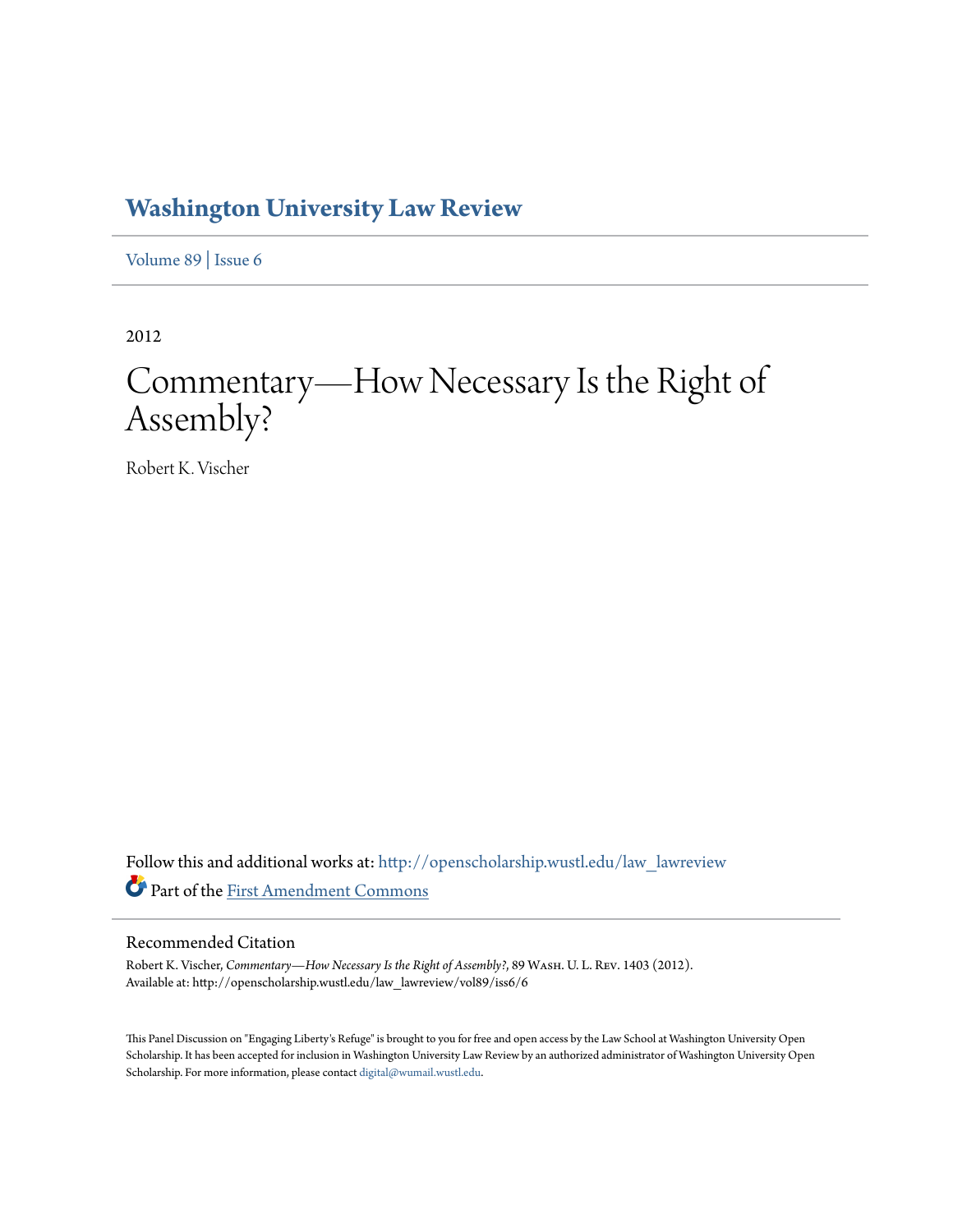### **HOW NECESSARY IS THE RIGHT OF ASSEMBLY?**

#### **ROBERT K. VISCHER**

As a political culture seemingly hard-wired for the full-throated championing of individual rights, we are not quite sure what to do with liberty claims by groups. Whether we are talking about corporate speech rights,<sup>1</sup> the treatment of religious student groups at public universities,<sup>2</sup> the limits of the ministerial exception,<sup>3</sup> the Boy Scouts<sup>3</sup> right to discriminate,<sup>4</sup> or churches' access to public schools,<sup>5</sup> we have seen a recent spate of conflicts involving groups that have spawned both political battles and landmark Supreme Court rulings. As such, our uneasiness with the right of association as a constitutional matter may have something to do with our uneasiness with the freedom of association as a political matter. We do not quite know what to do with groups. Judging from the public reaction to the

1403

Associate Dean for Academic Affairs and Professor of Law, University of St. Thomas School of Law (Minnesota).

<sup>1.</sup> Citizens United v. Federal Election Comm'n, 130 S. Ct. 876 (2010). *See also, e.g*., Mimi Marziani, *Growing backlash against* 'Citizens United,' NAT'L LAW J., Jan. 23, 2012 ("The logic of *FEC v. Citizens United* quickly led to the creation of Super PACs, mutant political groups that can collect and spend unlimited amounts on electioneering, limited only by impotent rules that supposedly prevent them from directly strategizing with candidates . . . .").

<sup>2.</sup> Christian Legal Soc'y v. Martinez, 130 S. Ct. 2971 (2010) (upholding public university's right to require that all student groups be open to all students). *See also, e.g.*, Pierce Greenberg, *Vanderbilt administrators defend nondiscrimination policy to packed town hall*, NASHVILLE CITY PAPER, Jan. 31, 2012, http://nashvillecitypaper.com/content/city-news/vanderbilt-administratorsdefend-nondiscrimination-policy-packed-town-hall (reporting on controversy surrounding Vanderbilt University's requirement that leadership of Christian student groups be open to non-Christians).

<sup>3.</sup> Hosanna-Tabor Evang. Luth. Church & Sch. v. EEOC, 132 S. Ct. 694 (2012) (affirming that First Amendment guarantees churches the right to select their own ministers without clarifying the scope of "ministers"). *See also, e.g.*, Jeff Zeleny & Michael Luo, *Obama Seeks Bigger Role for Religious Groups*, N.Y. TIMES, July 2, 2008, at A1 (reporting on Sen. Obama's proposal to forbid employment discrimination by recipients of federal funding); Dana Milbank, *Charity Cites Bush Help in Fight Against Hiring Gays; Salvation Army Wants Exemption From Laws*, WASH. POST., July 10, 2001, at A1.

<sup>4.</sup> Boy Scouts of Am. v. Dale, 530 U.S. 640 (2000). *See also, e.g.*, Ian Urbina, *Boy Scouts Lose Philadelphia Lease in Gay-Rights Fight*, N.Y. TIMES, Dec. 6, 2007, at A26 (reporting on city's eviction of Scout troop over policy discriminating against gays); John Iwasaki, *Atheist expects Boy Scouts to change, but not soon*, SEATTLE POST-INTELLIGENCER, Dec. 29, 2002, at B1 (plus media controversies re gays and atheists).

<sup>5.</sup> Good News Club v. Milford Central Sch., 533 U.S. 98 (2001) (upholding Christian group's right to use public school facilities on same terms as other community groups). *See also, e.g.*, Kate Taylor, *Mayor Defends Ban on Church Services in Schools*, N.Y. TIMES BLOG, Feb. 13, 2012, http://cityroom.blogs.nytimes.com/2012/02/13/bloomberg-defends-schools-ouster-of-worshipservices/ (reporting on New York City's decision to ban churches from holding services in public schools).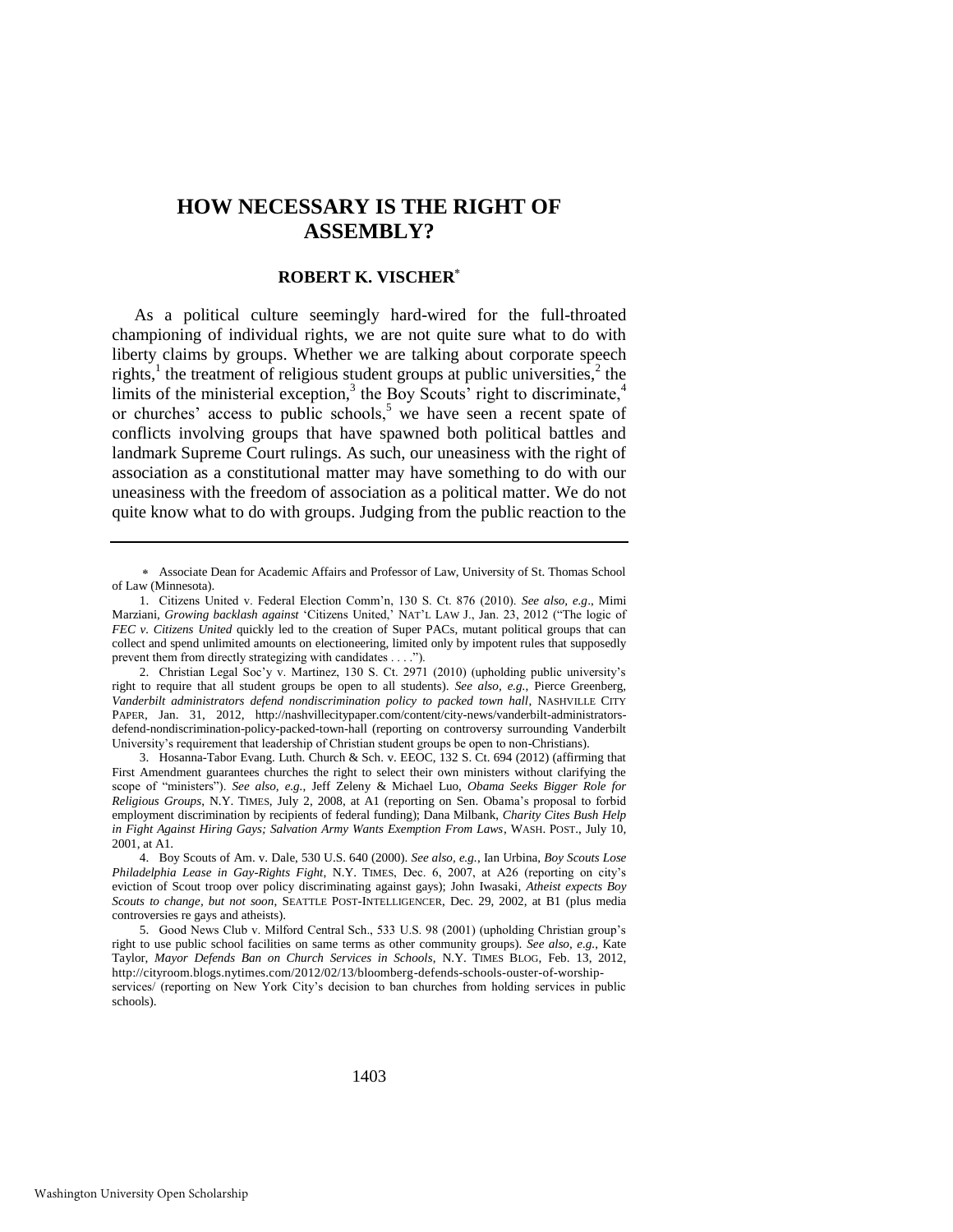Court's *Citizens United* ruling,<sup>6</sup> we do know that Americans tend to reject the notion that the corporate person possesses rights on par with the natural person.<sup>7</sup> And while citizens are more inclined to defend the autonomy of religious groups, it is not clear whether that inclination is just a relatively weak extension of our traditionally strong commitment to individual religious liberty, or whether there is meaningful recognition of the importance of group liberty. Especially outside the context of religious organizations, the deference owed to groups by the surrounding political community remains unsettled.

Today's most contentious debates about legal protection for group autonomy have focused on the group's freedom to defy the political community's judgment as to what the common good entails, whether that judgment is expressed as broadly applicable nondiscrimination laws, limitations on the right to decline to provide certain morally contested goods or services, or conditions attached to government funding. When a group claims a right of moral autonomy, the claims encounter rougher political terrain than similar claims made by individuals. Because we cannot easily place the group's asserted right of moral autonomy within the prevailing individual-versus-state paradigm for analyzing claims of conscience, we tend to view groups as interlopers masquerading as individuals. Groups do not have consciences; individuals do, and we struggle to understand a group claim for moral autonomy as anything other than an artificial claim of conscience. The pantheon of conscience's heroes includes Thoreau, Gandhi, and King, not the Boy Scouts, Walgreen's, or Catholic Charities. Invoking a right of group conscience has enjoyed limited traction in our political discourse. Indeed, we often believe that the best way to honor individuals' consciences is by empowering them to overcome obstacles presented by groups.

Contrast our legal tradition's lionization of Daniel Seeger, who objected on moral grounds to military service,<sup>8</sup> with the cursory dismissal of the claims raised by Elane Photography, a husband-and-wife photo agency in New Mexico that declined on moral grounds to shoot a samesex commitment ceremony. The agency was fined nearly \$7000 for

<sup>6.</sup> *Citizens United*, 130 S. Ct. at 876.

<sup>7.</sup> *See, e.g.*, *Two years after* Citizens United*, voters fed up with money in politics*, PUBLIC CAMPAIGN ACTION FUND (Jan. 19, 2012), <http://campaignmoney.org/files/DemCorpPCAFmemo> FINAL.pdf (reporting that 62 percent of Americans oppose the Citizens United decision).

<sup>8.</sup> United States v. Seeger, 380 U.S. 163, 187 (1965) ("In light of his beliefs and the unquestioned sincerity with which he held them, we think the Board, had it applied the test we propose today, would have granted him the exemption [from military service].").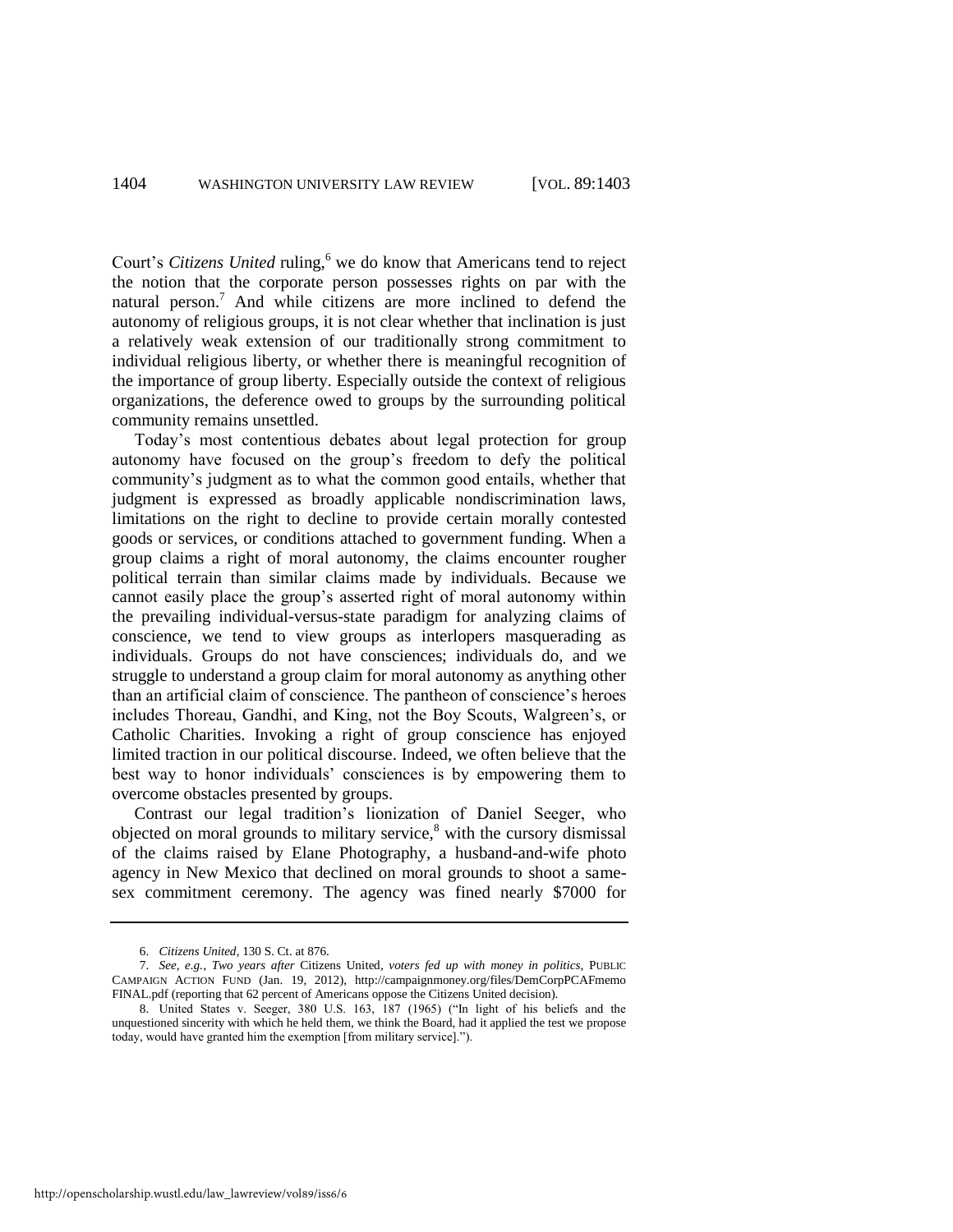violating the state's anti-discrimination law.<sup>9</sup> Part of the difference, no doubt, is the commercial nature of the enterprise, and I will address that aspect below. But part of the difference is the belief that, as long as the husband and wife who comprise the photo agency are not coerced as individuals into engaging in conduct that they believe is immoral, it does not matter if the corporate form that they have chosen is implicated in the objectionable conduct. As one noted civil rights scholar (and current member of the Equal Employment Opportunity Commission) remarked, "if you run a wedding photography service, even if you don't like the fact that those two gays are getting married, you'd better have someone on your staff who will take those pictures."<sup>10</sup>

<span id="page-3-0"></span>As I argue in a recent book,<sup>11</sup> I believe that such responses derive from a superficial understanding of conscience. I need to explain why in order to provide a broader context for my reaction to Professor John Inazu's effort to reclaim the right of assembly.<sup>12</sup> Suggesting that the owners of Elane Photography can honor their consciences by keeping their moral beliefs out of the marketplace ignores the external orientation of conscience: *conscientia* refers to moral belief *applied* to conduct. Respecting conscience as an internalized set of beliefs does not authentically respect conscience. Similarly short-sighted is the idea that the owners can avoid the problem by hiring an employee who is willing to shoot events that they themselves deem morally objectionable. This solves nothing unless we only see conscience in individualist terms, as though its claims apply to its bearer's own conduct and no further. In reality, conscience refers (literally) to shared moral belief, and while not every claim of conscience will actually be shared, such claims are, by their nature, susceptible to sharing. As such, the owners' refusal to make hires that would permit them to offer a "full service" photography agency is not an imperialist expansion of conscience's interior domain; it is a natural outgrowth of conscience's relational dimension. Institutions do not possess a conscience in any real sense, but they do embody distinct moral identities that are shaped by their constituents' consciences. When we preclude the cultivation and maintenance of such institutional identities, it is not just moral pluralism that suffers; it is the cause of conscience itself.

<sup>9.</sup> Willock v. Elane Photography, HRD No. 06-12-20-0685 (N.M. Human Rights Comm'n Apr. 9, 2008), *available at* http://volokh.com/files/willockopinion.pdf.

<sup>10.</sup> *Gay Rights Law Faces Legal, Religious Challenges*, NPR TALK OF THE NATION (June 16, 2008), http://www.npr.org/templates/story/story.php?storyId=91554986 (comments of Chai Feldblum).

<sup>11.</sup> ROBERT K. VISCHER, CONSCIENCE AND THE COMMON GOOD: RECLAIMING THE SPACE BETWEEN PERSON AND STATE (2010).

<sup>12.</sup> JOHN INAZU, LIBERTY'S REFUGE: THE FORGOTTEN FREEDOM OF ASSEMBLY (2011).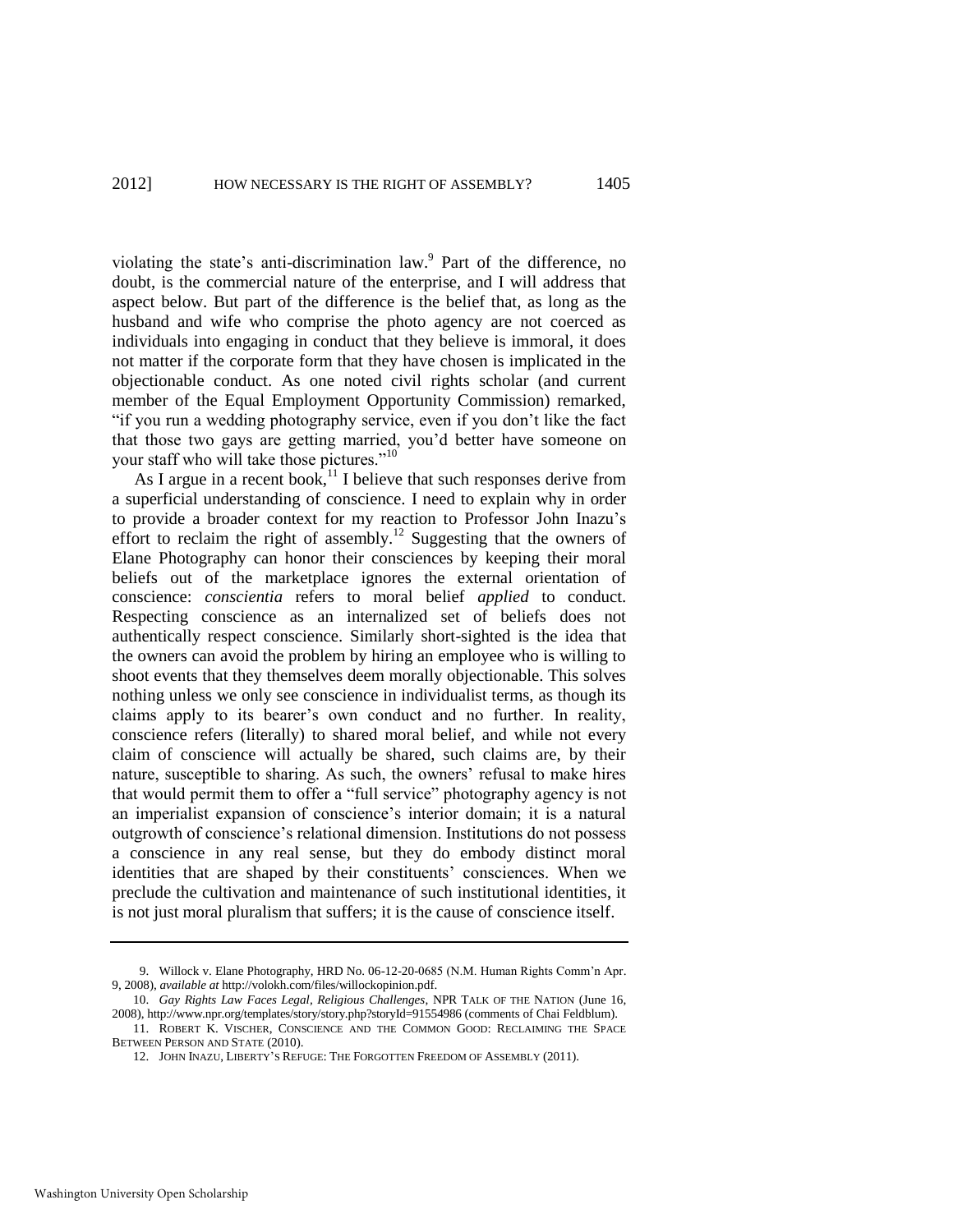I believe that we need to recapture the relational dimension of conscience—i.e., the notion that the dictates of conscience are defined, articulated, and lived out in relationship with others. My moral convictions have sources beyond myself, and my sense of self comes into relief through interaction with others. When I live according to the dictates of my conscience, I communicate the normative implications that flow from my perception of reality; my conscience makes truth claims that possess authority over conduct—my own and the conduct of those who share, or come to share, my perception. Conscience connects a person to something bigger than herself, not only because we form our moral convictions through interaction with the world around us, but also because we invest those convictions with real-world authority in ways that are accessible to others. This is the relational dimension of conscience.

As such, if our society's commitment to conscience is grounded solely in the language and legal framework of individual rights, we are not fully committed to conscience. Conscience's substance and real-world implications are relational by their very nature. Though conscience is intensely personal, the nature of conscience directs our gaze outward, to sources of formation, to communities of discernment, and to venues for expression. When the state closes avenues by which persons live out their core beliefs—and admittedly, some avenues must be closed in the interest of peaceful co-existence—there is a cost to the continued vitality of conscience.

There are many examples we could use to explore this dynamic, but let's use one that everyone has been talking about lately: the Obama administration's mandate on contraception coverage. Pursuant to the Patient Protection and Affordable Care Act,<sup>13</sup> the Department of Health and Human Services ("HHS") announced that it would require all employers offering health insurance to cover certain types of preventive care at no additional cost to their employees. Contraceptives and sterilizations are part of the mandate, including products considered by some to be abortifacents. The mandate exempted "religious employers," which were defined as an employer who:

(1) has the inculcation of religious values as its purpose; (2) primarily employs persons who share its religious tenets;

<sup>13.</sup> Pub. L. 111-148, 124 Stat. 119 (2010).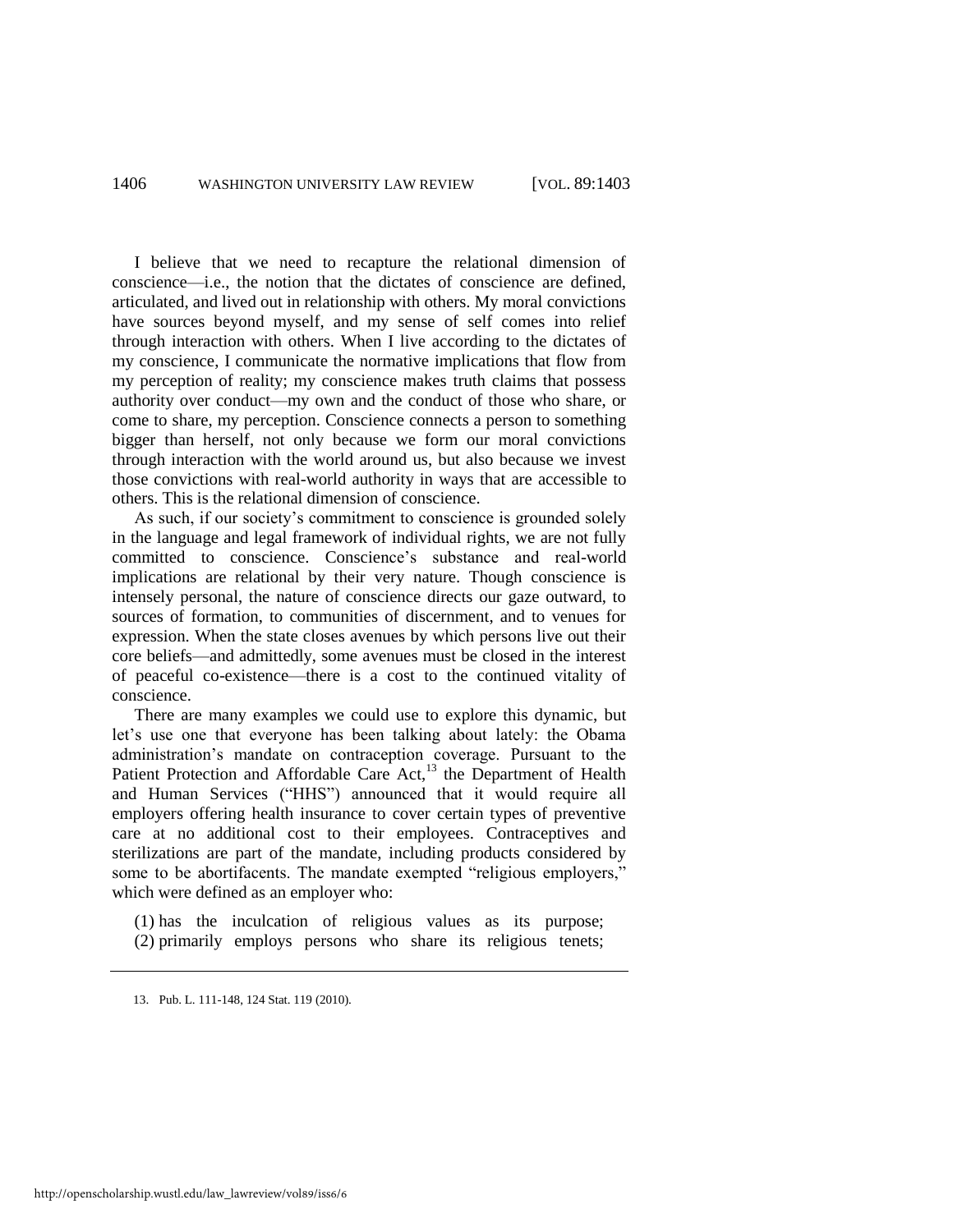<span id="page-5-0"></span>(3) primarily serves persons who share its religious tenets; and (4) is a non-profit organization [as defined elsewhere]. $^{14}$ 

As widely commented, the ministry of Jesus himself would have not qualified as "religious" under this definition.

What I am interested in for purposes of this discussion is how defenders of the mandate have framed the conscience issue. The Obama administration's press secretary noted that "this approach does not signal any change at all in the administration's policy on conscience protections."<sup>15</sup> The implementing regulations addressed the conscience objection head-on, explaining that:

Nothing in these final regulations precludes employers or others from expressing their opposition, if any, to the use of contraceptives, requires anyone to use contraceptives, or requires health care providers to prescribe contraceptives if doing so is against their religious beliefs. These final regulations do not undermine the important protections that exist under conscience clauses and other religious exemptions in other areas of Federal law. Conscience protections will continue to be respected and strongly enforced.<sup>16</sup>

Kathleen Sebelius, the HHS Secretary, used similar reasoning in defending the mandate, emphasizing that the new rule does not preclude "a Catholic doctor, for example, [from refusing] to write a prescription for contraception," nor "does it affect an individual woman's freedom to decide not to use birth control."<sup>17</sup> The liberty of conscience is satisfied, under these terms, as long as the employer can tell its employees that the use of contraceptives is immoral, and as long as no individual is forced to use contraceptives or prescribe them. In my view, this marginalizes both the action-oriented pull of conscience, as well as its relational dimension.

The Obama administration did not go as far as some of the mandate's defenders, though, who insisted that overcoming the institutional obstacles to contraceptive coverage was necessary to vindicate the conscience rights of employees. Eric Bugyis, for example, described the mandate as "a

<sup>14.</sup> *See* Group Health Plans and Health Insurance Issuers Relating to Coverage of Preventive Services Under the Patient Protection and Affordable Care Act, 45 C.F.R. Part 147.

<sup>15.</sup> Jay Carney, Press Briefing, Jan. 31, 2012.

<sup>16.</sup> *See supra* not[e 14.](#page-5-0) 

<sup>17. &</sup>quot;It's important to note." Kathleen Sebelius, *Contraception rule respects religion*, USA TODAY, Feb. 5, 2012, http://www.usatoday.com/news/opinion/editorials/story/2012-02-05/Kathleen-Sebelius-contraception-exemption/52975092/1.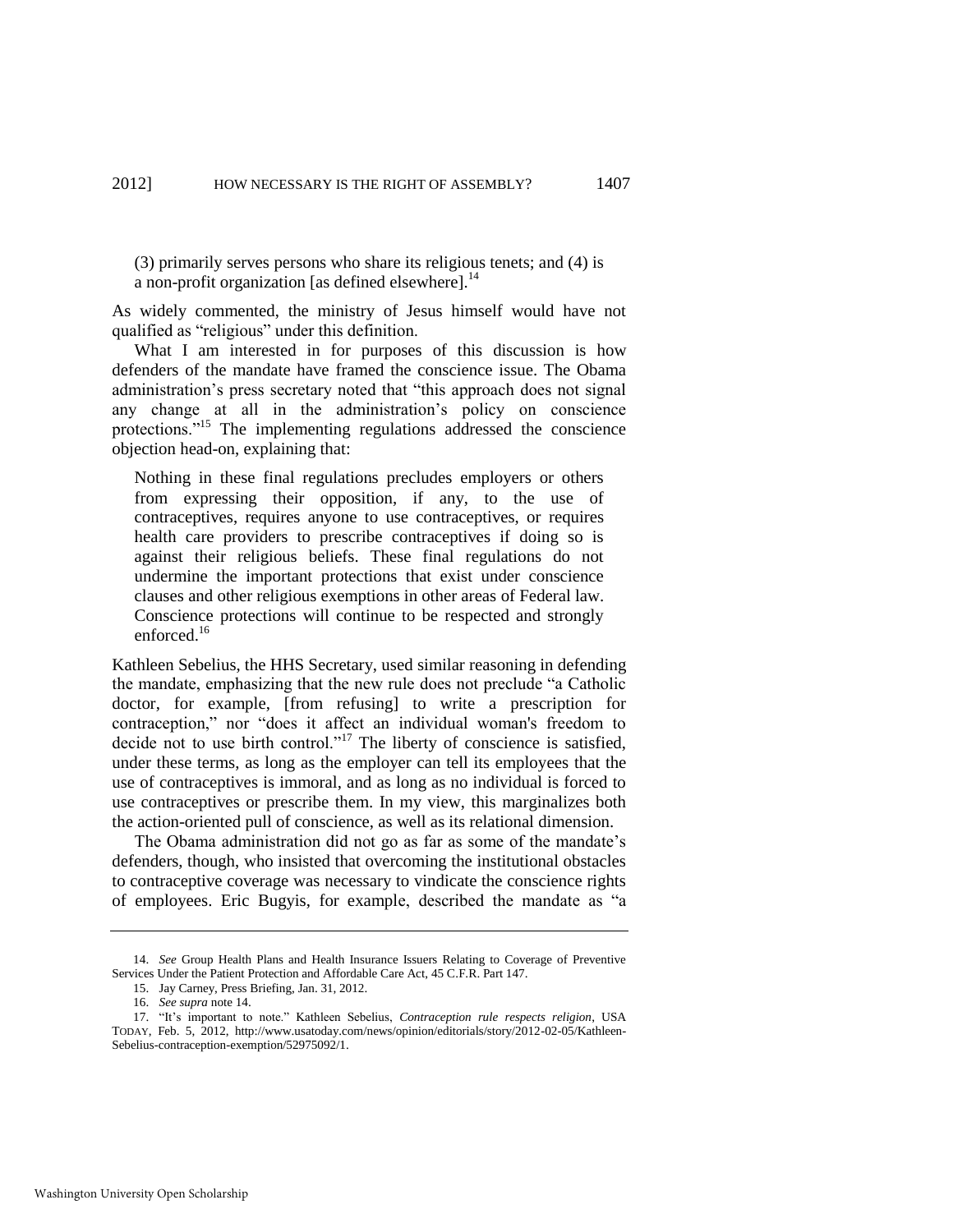victory for all those who care about the religious liberty of individuals and the freedom of individual conscience, which by definition is meant to be protected from the unwelcome coercion by institutions to do things (or not do things) that are not relevant to the performance of one's explicit duties to them, including one's employer."<sup>18</sup> In the same vein, Vyckie Garrison accused the religious employers of "taking away women's freedom of conscience and giving it to the Church.<sup> $19$ </sup> The liberty of conscience, in these terms, is not just about protecting the individual from being coerced by the state to act in ways that she considers to be morally impermissible. The liberty of conscience empowers the individual to enlist third parties in supporting her choice to undertake actions that she deems morally permissible. Conscience as positive liberty for individual consumers precludes conscience as negative liberty for group providers.

For the reasons set out earlier, I believe that these critics' characterizations of the conscience interests at stake, as well as the Obama administration's focus on the liberty of individual providers, overlook the relational dimension of conscience. We should work to avoid forcing an organization to choose between dropping health care coverage for its employees and directly facilitating its employees' use of a product that it deems immoral. My point, though, is not to argue the merits of the contraception mandate, but to briefly sketch the case for robust—but not unlimited—autonomy for groups to stake out their own moral identities and explore whether the current legal tools available to groups are sufficient to make that case. If they are, then Inazu's book is a well-written and interesting academic exercise. If the current tools are not sufficient, though, then Inazu's book may be the start of something big.

The political debate about the HHS mandate is playing out right now. It is entirely possible that my argument about the relational dimension of conscience—i.e., that groups are essential venues through which individuals form, express, and live out the dictates of conscience—will fail to find traction politically. My argument might fail either as a general proposition or in a particular context, such as the HHS mandate, where state interests may be judged by the public to be more compelling than the employers' interests. If voters take a pass on my invitation to maintain

<sup>18.</sup> Eric Bugyis, *Obama Defends Conscience*, COMMONWEAL BLOG (Jan. 21, 2012), http://www .commonwealmagazine.org/blog/?p=16864.

<sup>19.</sup> Vyckie Garrison, *Why the Birth Control Mandate is Not About "Freedom of Conscience*,*"* RH REALITY CHECK (Feb. 14, 2012), http://www.rhrealitycheck.org/article/2012/02/13/why-birth-con trol-compromise-is-not-about-%E2%80%9Cfreedom-conscience%E2%80%9D (emphasis omitted).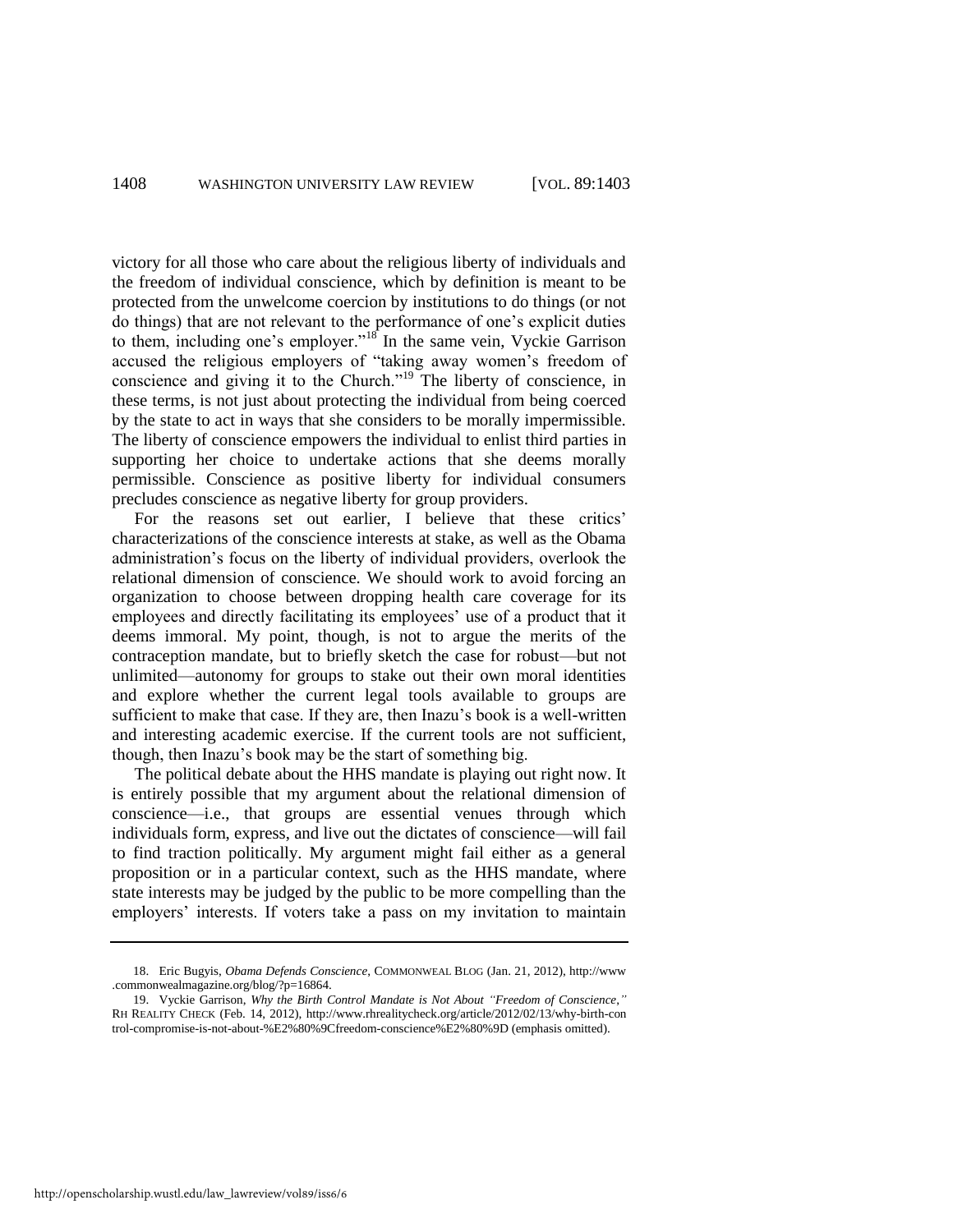space for religious institutions to decline to cover contraceptives, does the Constitution provide backup protection?

One potential source of protection is the right of association under the First Amendment. As Inazu so ably explains in his book, the right of association does not help unless the group is found by the courts to qualify as an intimate or expressive association. In *Roberts v. Jaycees*, the Court explained that special protection for intimate associations is warranted because these "personal bonds have played a critical role in the culture and traditions of the Nation by cultivating and transmitting shared ideals and beliefs ... thereby foster [ing] diversity and act [ing] as critical buffers between the individual and the power of the State.<sup>520</sup> Further, protecting these relationships from which "individuals draw much of their emotional enrichment from close ties with others" will thereby safeguard the ability "to define one's identity."<sup>21</sup>

In the hypothetical *Roberts* dissent that he includes in his book, Inazu points out that the distinction "between intimate and nonintimate associations is unconvincing" because "all of the values, benefits, and attributes that the majority assigns to intimate associations are equally applicable to many if not most nonintimate associations."<sup>22</sup> Nevertheless, courts are not going to find that Catholic Charities, St. Luke's Hospital, Ave Maria University, or the other employers objecting to the mandate qualify as intimate associations.

Gaining status as an expressive association might also prove difficult, though of course all of the associations I just mentioned are expressive as that term is commonly understood. Inazu correctly notes that ―communicative possibility exists in joining, excluding, gathering, proclaiming, engaging, or not engaging," and that "[o]nce a relational association is stipulated between two or more people, any act by those people—when consciously undertaken as members of the association has expressive potential reflective of that association."<sup>23</sup> Under the current interpretation of the right of association, though, even organizations that undeniably express messages to some constituents as part of their animating purpose—e.g., Catholic colleges or charitable organizations may be hard-pressed to persuade a court that messages to employees about contraceptive use fall within the scope of that expressive function. The district court in *Christian Legal Society v. Martinez* found that the student

<sup>20.</sup> Roberts v. Jaycees, 468 U.S. 609, 619 (1984).

<sup>21.</sup> *Id*.

<sup>22.</sup> INAZU, *supra* not[e 12,](#page-3-0) at 180.

<sup>23.</sup> *Id*. at 161.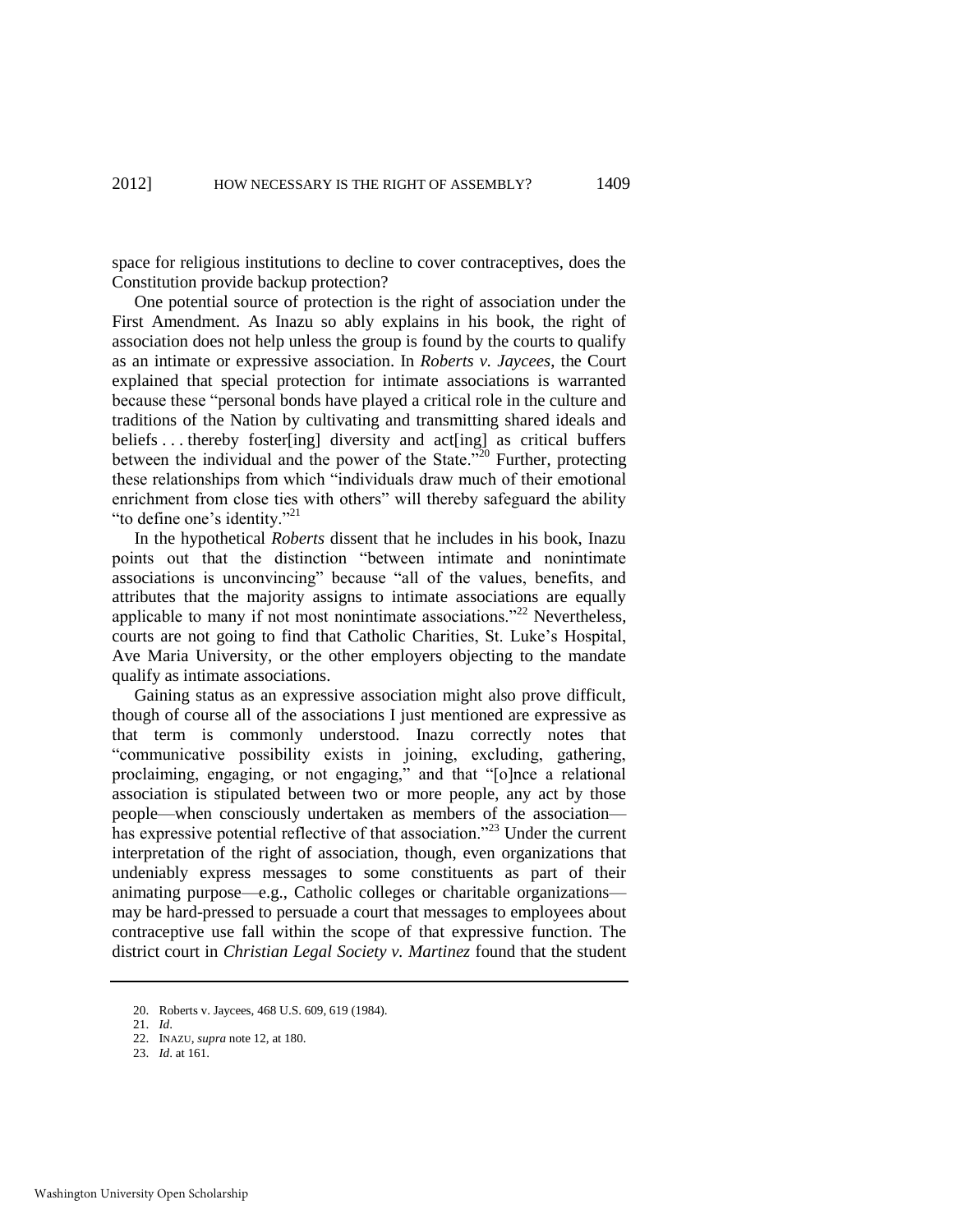group failed to submit "any evidence demonstrating that teaching certain values to other students is part of the organization's mission or purpose, or that it seeks to do so by example, such that the mere presence of someone who does not fully comply with the prescribed code of conduct would force CLS to send a message contrary to its mission."<sup>24</sup> Just as, in the Court's view, the presence of a non-complying member would not, "by their presence alone . . . impair CLS's ability to convey its beliefs," courts would likely find that complying with a legal requirement to cover contraceptives would not impair the Catholic college's, hospital's, or charity's ability to convey their beliefs.

The Free Exercise Clause may be similarly unavailing in light of *Employment Division v. Smith*, which upheld neutral laws of general applicability even if these laws burden religious exercise. The implementing regulations for the HHS mandate clearly were written with *Smith* in mind, as they explained that "[t]he contraceptive coverage requirement is generally applicable and designed to serve the compelling public health and gender equity goals described above, and is in no way specially targeted at religion or religious practices.<sup>325</sup> Though the Supreme Court's recent 9–0 ruling in *Hosanna-Tabor* brought new attention to the Free Exercise Clause, the ministerial exemption affirmed by that case applies only to employment decisions in the (still murky) category of "ministers." Outside that context, the Free Exercise Clause has been famously "eviscerated" by *Smith*.<sup>26</sup> The number of exceptions permitted

<sup>24.</sup> Christian Legal Soc'y v. Kane, No. C 04-04484 JSW, 2006 WL 997217, at \*22 (N.D. Cal. May 19, 2006).

<sup>25.</sup> The federal Religious Freedom Restoration Act ("RFRA") may offer a viable cause of action in this context, though there is a split of opinion on that question. 107 Stat. 1488, 42 U.S.C. § 2000bb et seq. In any event, my focus here is whether the Constitution provides a remedy in the event that political support for associational autonomy in this context proves unsustainable.

<sup>26.</sup> *See, e.g.*, Kent Greenawalt, *Religion and the Rehnquist Court*, 99 NW. U. L. REV. 145, 157 (2004) (exploring what is left of the "eviscerated Free Exercise Clause"); Winnifred Fallers Sullivan, *Religious Freedom and the Rule of Law: Exporting Modernity in a Postmodern World?*, 22 MISS. C. L. REV. 173 (2003) ("[T]he free exercise clause has simply been eviscerated . . . ."). *See also* Rodney J. Blackman, *Showing the Fly the Way Out of the Fly-Bottle: Making Sense of the First Amendment Religion Clauses*, 42 U. KAN. L. REV. 285, 407 (1994) (arguing that further application of the reasoning in recent Supreme Court cases would "render the Free Exercise Clause virtually judicially dead‖ for minority religious practices); Michael W. McConnell, *Religious Freedom at a Crossroads*, 59 U. CHI. L. REV. 115, 140 (1992) (arguing that the neutrality principle incorrectly places "the freedom of citizens to exercise their faith . . . [at the mercy of the] vagaries of democratic politics  $\ldots$ .").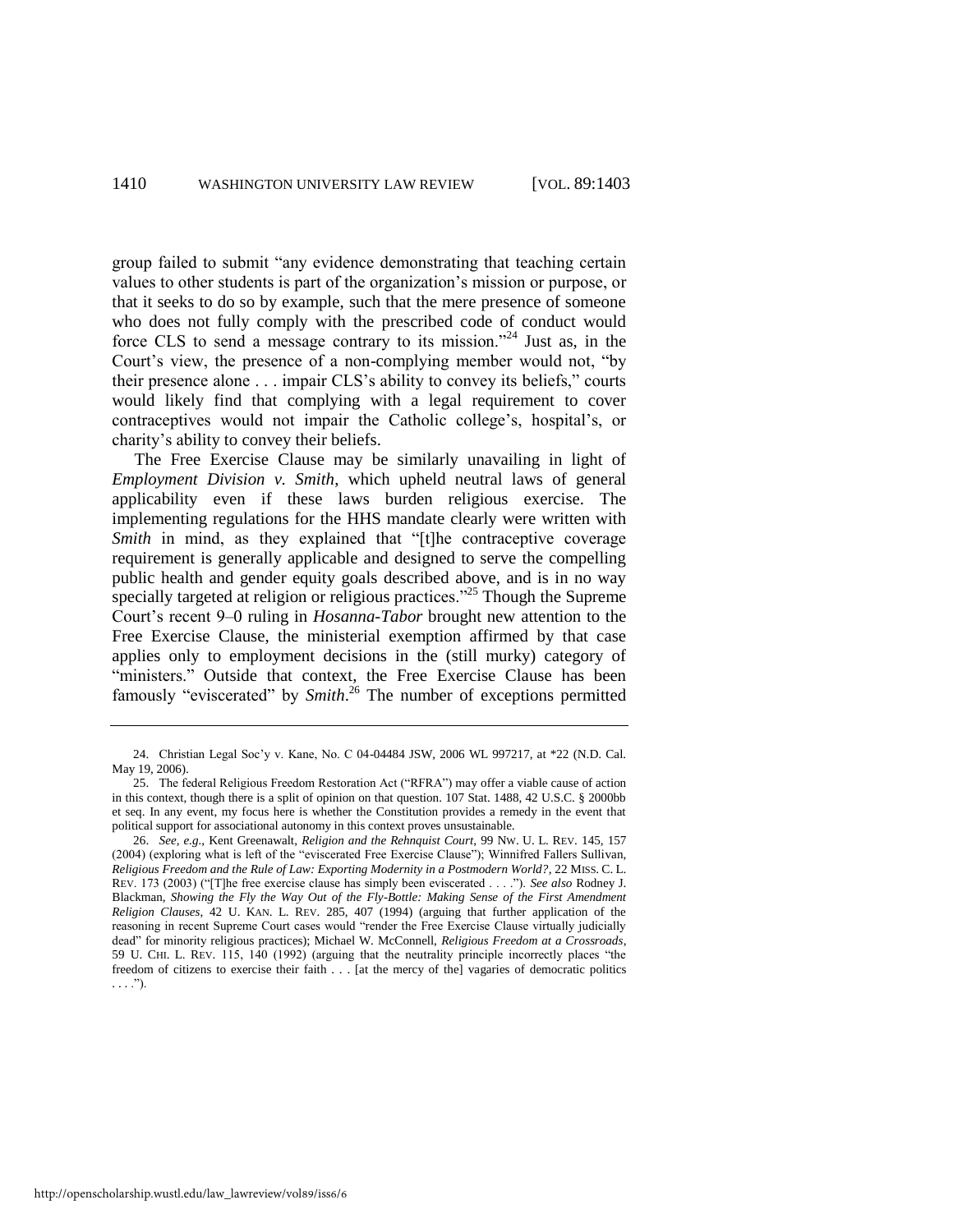under the mandate may open up a potential challenge consistent with Smith,<sup>27</sup> but its prospects are far from certain.

All of this goes to establishing the timeliness and importance of Inazu's book: does the right of assembly he prescribes offer the promise of protection for group autonomy that is currently lacking in constitutional interpretation? I think it does, at least under Inazu's understanding of the right as encompassing much more than a right of petition.<sup>28</sup> He defines the right of assembly as:

[A] presumptive right of individuals to form and participate in peaceable, noncommercial groups. This right is rebuttable when there is a compelling reason for thinking that the justifications for protecting assembly do not apply (as when the group prospers under monopolistic or near-monopolistic conditions). $2^{2}$ 

The scenarios through which Inazu works out the right of assembly tend to focus on the right to exclude, which is understandable given recent Supreme Court case law and the fact that the most pressing challenge to group autonomy is an expanding array of nondiscrimination laws. But given the values that Inazu locates as lying at the heart of the right of assembly, the right would also include a group's practices beyond questions of membership. On this front, Inazu's emphasis on the value of dissent is instructive. He sees "pluralism and dissent" as being "among our nation's deepest cultural commitments," noting that "[d] issenting practices confront an ever-present challenge by the state to domesticate their

<sup>27.</sup> As Tom Berg explains:

<sup>[</sup>T]he small-employer exception to the HHS mandate [for example] is . . . primarily driven by a concern that small businesses experience a disproportionate imposition from the rule. And then the argument kicks in that religious freedom interests should receive similar consideration, because those organizations likewise experience a serious burden, unless there's a compelling interest in making the distinction. Although the government might respond that the reason for the small-employer exception is simply that each one does not undercut coverage as much as each large employer, we all know the obvious logic of aggregation across a category. Here, when you exempt all entities under 50 employees, you cut out 20-40 million employees . . . . For the government to accept that big a hole in the mandate but then to say religious organizations deserve very little accommodation may not target religious conscience, but there's a decent argument that it significantly devalues it.

Thomas C. Berg, *On Rob's Questions About the HHS Mandate and Smith*, MIRROR OF JUSTICE BLOG (Apr. 16, 2012), http://mirrorofjustice.blogs.com/mirrorofjustice/2012/04/on-robs-questions-about-thehhs-mandate-and-smith.html.

<sup>28.</sup> INAZU, *supra* note [12,](#page-3-0) at 6 ("[T]he text of the First Amendment and the corresponding debates over the Bill of Rights suggest that the framers understood assembly to encompass more than petition.").

<sup>29.</sup> *Id*. at 14.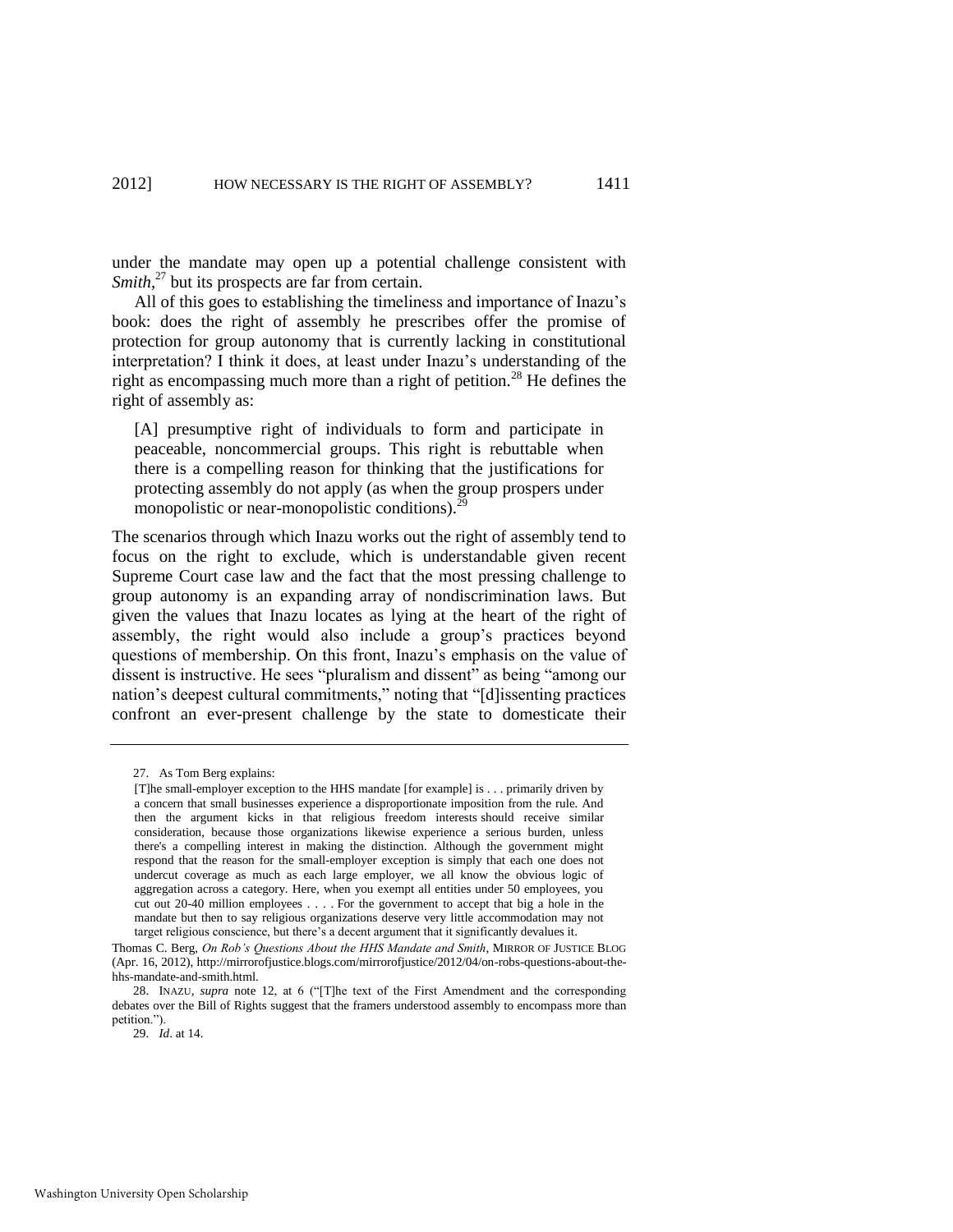destabilizing tendencies."<sup>30</sup> Dissent is not an uncontested American value, though, as "[p]owerful countervailing visions of stability and consensus from mid-twentieth-century pluralism and Rawlsian liberalism have sought to bind our country together at the cost of silencing the margins of dissent."<sup>31</sup> While not every group dissents, Inazu contends that "the groups" that shape the boundaries of autonomy are those that reject consensus norms<sup> $,32$ </sup>

It is the protection of a group's dissent function that makes the right of assembly so potentially valuable, and such an obvious fit for religious groups that dissent from the government's view of contraception as a core element of health care. By championing a group's right to live out its values, even if the group does not set out with the explicit purpose of transmitting those values, Inazu's retrieval of the right of assembly provides a new dimension to our ongoing struggle over the role of groups in our legal framework. He has not purported to provide the final and conclusive word on the right of assembly's potential contribution or operation, but he has initiated an important and overdue conversation. In keeping with that theme, let me continue the conversation by asking three questions that were prompted by his analysis.

First, why is the right of assembly limited to noncommercial groups? Even in the debate over the HHS contraception mandate, critics have wondered why for-profit employers or insurers are presumed to fall outside the scope of any prudent exemption. In the context of political speech, courts have refused to draw lines between non-profit and for-profit organizations. In *Citizens United*, the Supreme Court held that "political speech does not lose First Amendment protection simply because its source is a corporation.<sup>33</sup> The Court's resistance to excluding corporations from free speech protection is functional: the reasons we value free speech apply to individuals, non-profit groups, and for-profit corporations. As the Court recognized twenty-five years before *Citizens United*, "Corporations and other associations, like individuals, contribute to the 'discussion, debate, and the dissemination of information and ideas that the First Amendment seeks to foster. $\frac{334}{4}$ 

<sup>30.</sup> *Id*. at 156.

<sup>31.</sup> *Id*. at 152.

<sup>32.</sup> *Id*. at 156.

<sup>33.</sup> *Citizens United*, 130 S. Ct. at 900 (internal quotation marks omitted).

<sup>34.</sup> Pac. Gas & Elec. Co. v. Pub. Util. Comm'n of Cal., 475 U.S. 1, 8 (1986) (plurality opinion) (internal quotation marks omitted).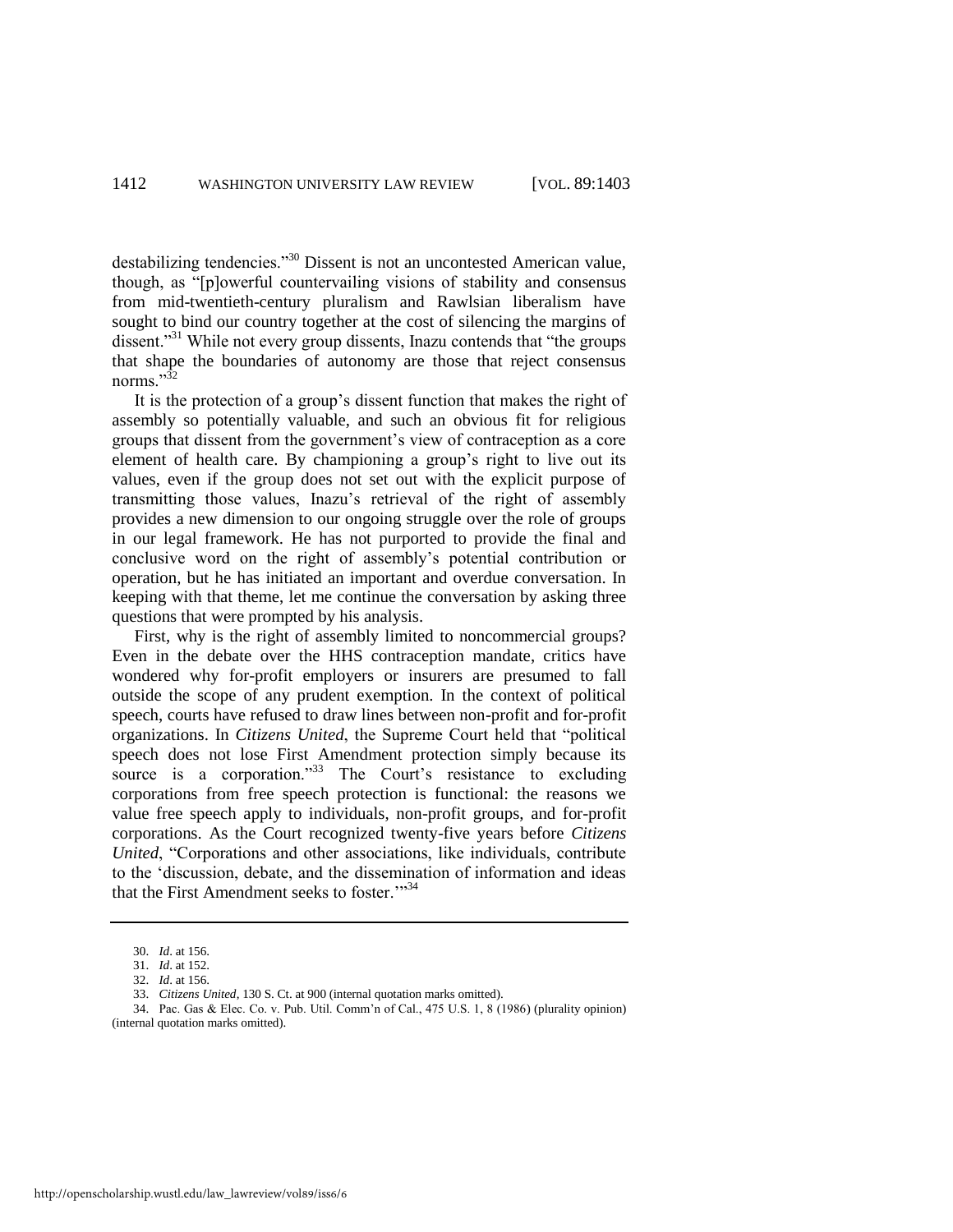By the same token, why is it not the case that "corporations and other associations, like individuals," contribute to values that the *right of assembly* seeks to foster? We need to do more than draw distinctions in form, for the Court has prohibited the government from banning "political speech simply because the speaker is an association that has taken the corporate form."<sup>35</sup> While a formal distinction is easy, a functional distinction is more elusive. Whatever value the assemblies of the ACLU, Habitat for Humanity, and the PTA contribute by their very existence, a for-profit corporation that defies prevailing moral wisdom or stakes out a religiously inspired dissenting position contributes the same kind of value. Some of the most contentious battles between the government and groups attempting to cultivate distinct moral identities have involved for-profit corporations, ranging from Wal-Mart,<sup>36</sup> to law firms,<sup>37</sup> to dating services,  $3<sup>8</sup>$ to pharmacies.<sup>39</sup>

<span id="page-11-0"></span>Commercial speech has traditionally been afforded less protection than noncommercial speech, but there is some doubt whether lesser protection for commercial speech makes sense, $40$  and the rationales usually offered do not necessarily apply to assembly. Charles Fischette, for example, argues that commercial speech "is generally less susceptible to chilling effects because of the economic motivations supporting it."<sup>41</sup> Similarly,  $\tilde{C}$ . Edwin Baker asserts that:

Ideally, the content, the form, and particularly the intensity and direction of the propagation of commercial speech is determined by

<sup>35.</sup> *Citizens United*, 130 S. Ct. at 904.

<sup>36.</sup> *See* Peter Lattman, *Wal-Mart Sued Over Not Stocking Morning-After Pill*, WALL ST. J. L. BLOG (Feb. 2, 2006), http://blogs.wsj.com/law/2006/02/02/wal-mart-sued-over-not-stocking-morningafter-pill/.

<sup>37.</sup> *See* Editorial, *Unveiled Threats*, WASH. POST, Jan. 12, 2007 (responding to Defense Department official who gave interview in which he suggested that clients should boycott law firms that defended Guantanamo Bay detainees).

<sup>38.</sup> *See* Beth DeFalco, *eHarmony agrees to provide same-sex matches*, MSNBC.COM (Nov. 20, 2008), http://www.msnbc.msn.com/id/27821393/ns/technology\_and\_science-tech\_and\_gadgets/t/ eharmony-agrees-provide-same-sex-matches/ ("Online dating service eHarmony said Wednesday it will launch a new Web site which caters to same-sex singles as part of a discrimination settlement with New Jersey's Civil Rights Division.").

<sup>39.</sup> *See* Gretchen Ruethling, *Illinois Pharmacist Sues Over Contraceptive Rule*, N.Y. TIMES, June 10, 2005 ("A pharmacist in Illinois has filed a lawsuit challenging an order by Gov. Rod R. Blagojevich requiring pharmacies to dispense birth control and emergency contraceptives without delay.").

<sup>40. &</sup>quot;The commercial speech exception has continually eluded theoretical justification . . . " C. Edwin Baker, *Commercial Speech: A Problem in the Theory of Freedom*, 62 IOWA L. REV. 1, 1 (1976).

<sup>41.</sup> Charles Fischette, *A New Architecture of Commercial Speech Law*, 31 HARV. J.L. & PUB. POL'Y 663, 667 (2008).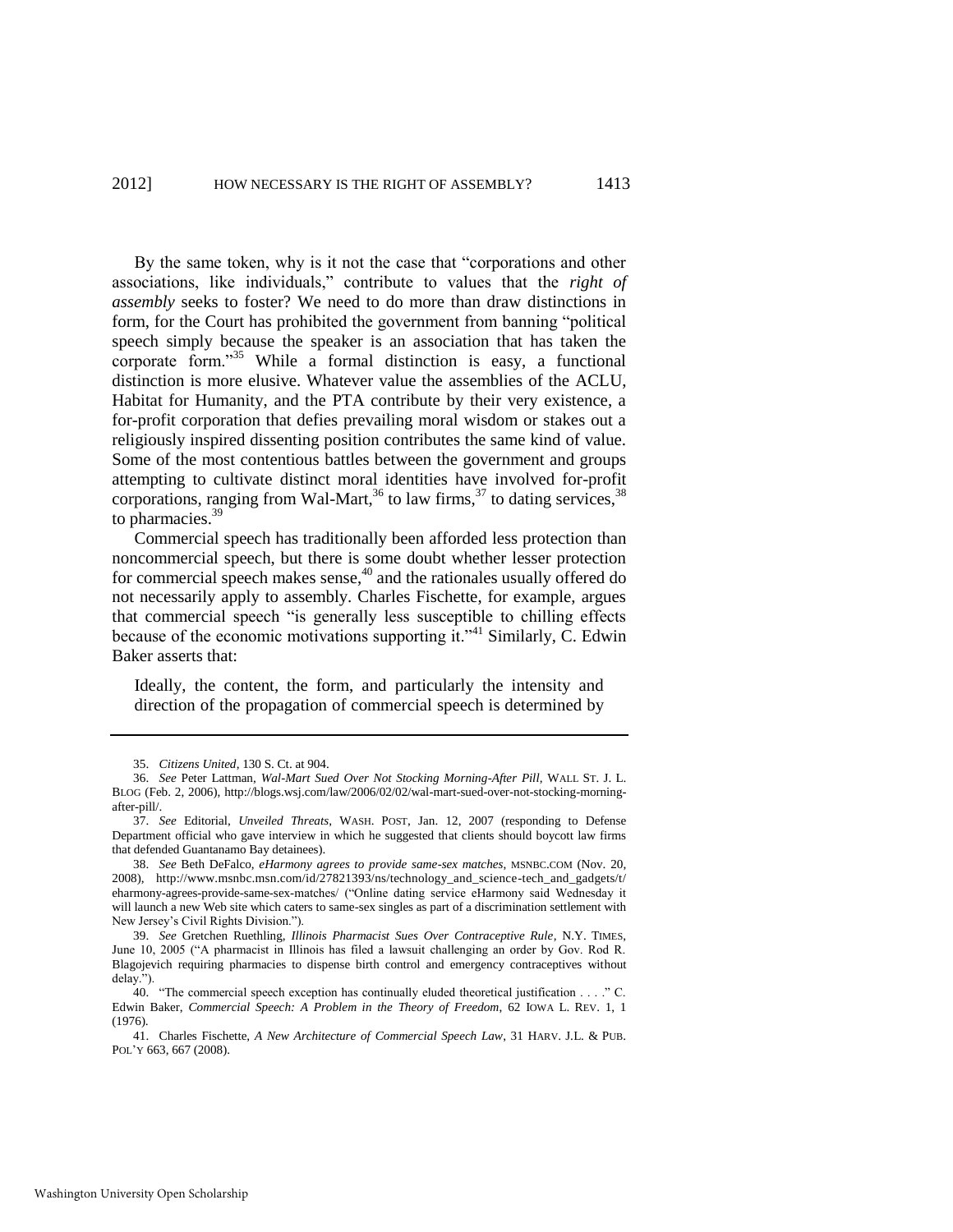calculating its positive contribution to profits. A standard given and enforced by the structure of the competitive market rather than the speaker's value choice or prejudice lies at the source of commercial speech.<sup>42</sup>

As such, "[t]he domination of profit, a structurally required standard, breaks the connection between speech and any vision, or attitude, or value of the individual or group engaged in advocacy," and thus "the content and form of commercial speech cannot be attributed to individual value allegiances."<sup>43</sup>

This just does not do justice to the reality of the corporate landscape.<sup>44</sup> Whether it's a for-profit company taking a stand on animal testing, climate change, same-sex partner benefits, refusals to stock the morning after pill, or countless other morally contested issues, there is regularly a connection between corporate practices and an underlying vision, attitude, or value. Further, the "domination of profit" is not a "structurally required standard." We tend to define the corporation's sole purpose as profit maximization, but that may reflect an overly narrow understanding of shareholders' interests. In terms of fostering loyalty among shareholders, customers, and employees, prudent managers may be led to make nonprofit-maximizing decisions that support the corporation's moral identity. Lyman Johnson, critiquing the law-and-economics movement, observes that "[t]he dignity, inherent worth, and enormous energy and initiative of the individual are rightly valued, but to conceive of human existence solely as a vast collection of individuals is to fail to explain many of our existing social arrangements and interactions and to provide no solid moral foundation for genuinely selfless behavior."<sup>45</sup> Profit maximization is not a legal requirement for corporations, publicly traded or not.<sup>46</sup>

<sup>42.</sup> *See* Baker, *supra* not[e 40,](#page-11-0) at 14.

<sup>43.</sup> *Id*. at 17.

<sup>44.</sup> *See* Robert K. Vischer, *The Morally Distinct Corporation: Reclaiming the Relational Dimension of Conscience*, 5 J. OF CATHOLIC SOCIAL THOUGHT 323 (2008), *available at* http://papers .ssrn.com/sol3/papers.cfm?abstract\_id=1028881.

<sup>45.</sup> Lyman Johnson, *Individual and Collective Sovereignty in the Corporate Enterprise*, 92 COLUM. L. REV. 2215, 2248 (1992).

<sup>46.</sup> Even scholars who take a "contractarian" approach to the corporation leave room for objectives beyond profit maximization:

An approach that emphasizes the contractual nature of a corporation removes from the field of interesting questions one that has plagued many writers: what is the goal of the corporation? Is it profit (and for whom)? Social welfare more broadly defined? . . . Our response to such questions is: ‗Who cares?' If the *New York Times* is formed to publish a newspaper first and make a profit second, no one should be allowed to object. Those who came in at the beginning actually consented, and those who came in later bought stock at a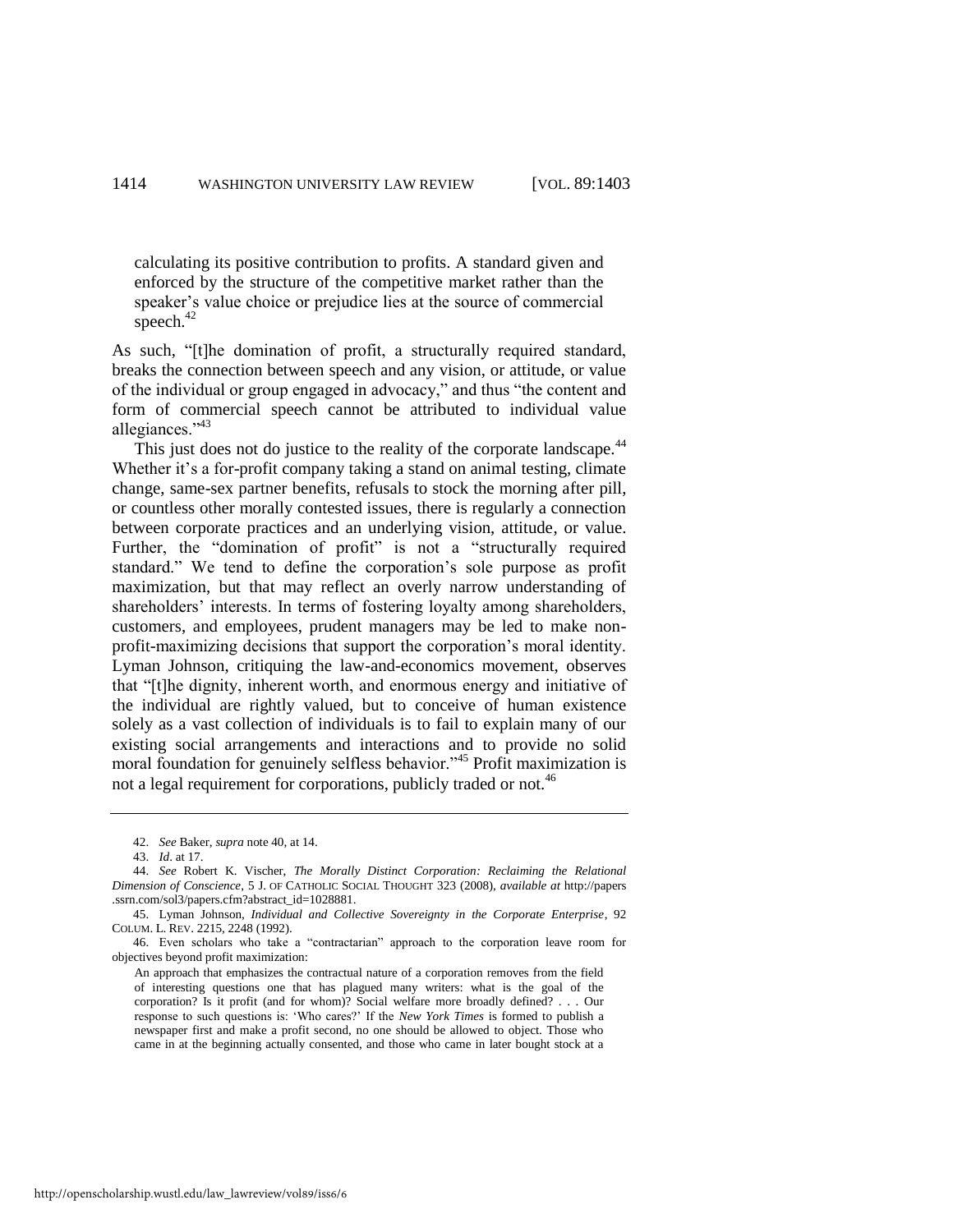Enron famously pursued profit to the exclusion of longer-range interests. But not every company is Enron. Interstate Batteries' mission statement is "[t]o glorify God as we supply our customers worldwide with top quality, value-priced batteries, related electrical power-source products, and distribution services."<sup>47</sup> The fast food chain Chick-fil-A sacrifices potential profit by closing all of its stores on Sundays.<sup>48</sup> At ServiceMaster, a statue of Jesus washing his disciples' feet stands outside the company headquarters, and no one earns more than twelve times the amount earned by the lowest-paid employee.<sup> $49$ </sup> After a fire burned down its mill, the Malden Mills CEO cited his Jewish faith as the reason for keeping his employees on the payroll and under the company's benefits coverage even though they had no work to do. $^{50}$ 

If a for-profit corporation dissents from the moral norms embodied in a particular law, and we are confident that the dissent is not solely related to the avoidance of an economic burden, why should we not want to protect its right of assembly? In *Roberts*, Justice O'Connor's concurring opinion highlighted the fact that the Jaycees promote commercial opportunities to its members, reasoning that groups that are engaged primarily in commercial activities warrant less protection from government intrusion than groups engaged primarily in activities covered by the First Amendment.<sup>51</sup> Inazu recognizes that this "posits a false dichotomy between commercial and express[ive] associations," as "some commercial associations are expressive.<sup>552</sup>

So why introduce the distinction into the right of assembly? Inazu might want to maintain a commercial / noncommercial distinction in order to make the right of assembly more palatable as a matter of constitutional interpretation. Giving Wal-Mart a constitutional right to ignore legal mandates—though that right would not enjoy blanket immunity from

price reflecting the corporation's tempered commitment to a profit objective. . . . Corporate ventures may select their preferred 'constituencies.

Frank H. Easterbrook & Daniel R. Fischel, *The Corporate Contract*, 89 COLUM. L. REV. 1416, 1446 (1989).

<sup>47.</sup> *See* Victor Godinez, *Some Corporate Execs Follow Spiritual Beliefs*, DALLAS MORNING NEWS, Dec. 25, 2001.

<sup>48.</sup> *See Faith in the Workplace*, RELIGION & ETHICS NEWSWEEKLY (Jan. 28, 2005), http://www .pbs.org/wnet/religionandethics/week822/cover.html.

<sup>49.</sup> *See* Marc Gunther, *God & Business*, FORTUNE (July 9, 2001), http://money.cnn.com/ magazines/fortune/fortune\_archive/2001/07/09/306536/index.htm.

<sup>50.</sup> *See* Timothy L. Fort, *Business as Mediating Institution*, 6 BUS. ETHICS Q. 149 (1996).

<sup>51.</sup> *Jaycees*, 468 U.S. at 639 (O'Connor, J., concurring) ("The State of Minnesota has a legitimate interest in ensuring nondiscriminatory access to the commercial opportunity presented by membership in the Jaycees."

<sup>52.</sup> INAZU, *supra* not[e 12,](#page-3-0) at 135.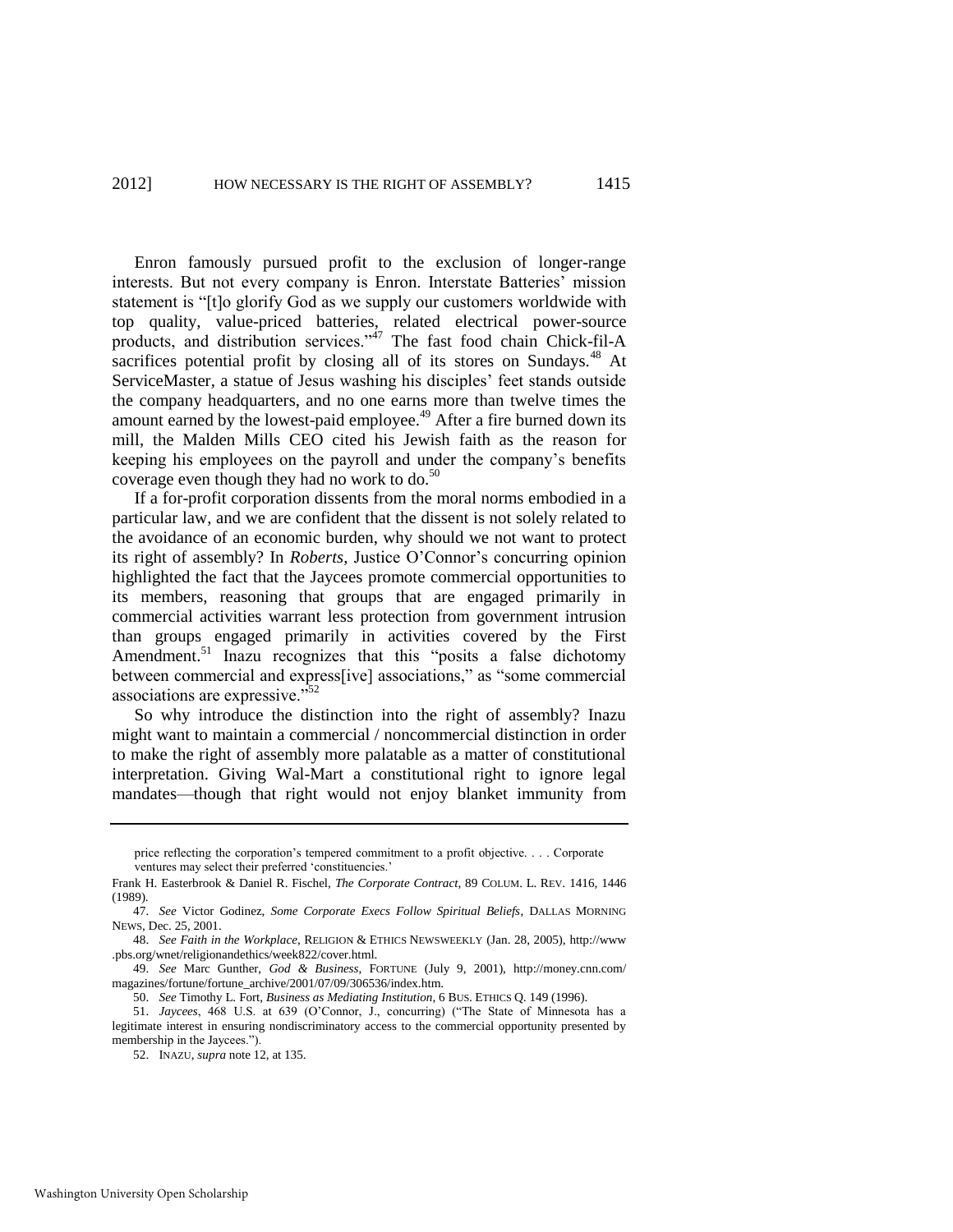countervailing state interests, I assume—may understandably be a bridge too far.

The political sensitivities raised by the potential expansiveness of the right of assembly leads to a second question: are Inazu's concerns best addressed through the Constitution, or are his questions more properly addressed to political actors? More precisely, does the nature of the inquiry contemplated by Inazu fit more comfortably within the contours of a political resolution than a judicial one? Under his framework, courts need to inquire into a group's "peaceability" and commercial nature, among other criteria. My hesitation does not stem from the fact that Inazu proposes a highly fact-intensive determination of whether the right of assembly should overcome the opposing state interests—after all, courts are often better at fact-finding than legislatures are. It is the nature of the facts that lie at the heart of the inquiry. Inazu explains:

In my view, we are better off with a contextual analysis that allows courts to examine how power operates on the ground. This approach would ask courts to evaluate challenges to the exercise of the right of assembly in the specific contexts in which those assemblies exist.<sup>53</sup>

Pursuant to this standard, Inazu suggests that the state is justified in overcoming the right of assembly when a group has a monopoly or nearmonopoly. That makes sense based on my assumption that Inazu is concerned with maintaining access to goods or services deemed essential by the political community. The state's intervention should be triggered by demonstrable access problems, not simply by abstract notions of customer rights. Let me suggest, though, that ensuring access may be facilitated more effectively by the state's professional licensing function, rather than by case-by-case adjudication of a constitutional right. In the pharmacy context, for example, the state could be legislatively empowered to declare a market failure with respect to particular pharmaceutical products and to require the provision of those pharmaceuticals as a condition of licensing in a given geographic area.

To the extent that Inazu is limiting the right of assembly to noncommercial enterprises, it is not entirely clear why monopolistic status is important to the inquiry unless he has in mind charitable organizations that may be the only provider of key social services in a given community. Even in that context, though, the state needs to proceed carefully, as the

<sup>53.</sup> *Id*. at 15.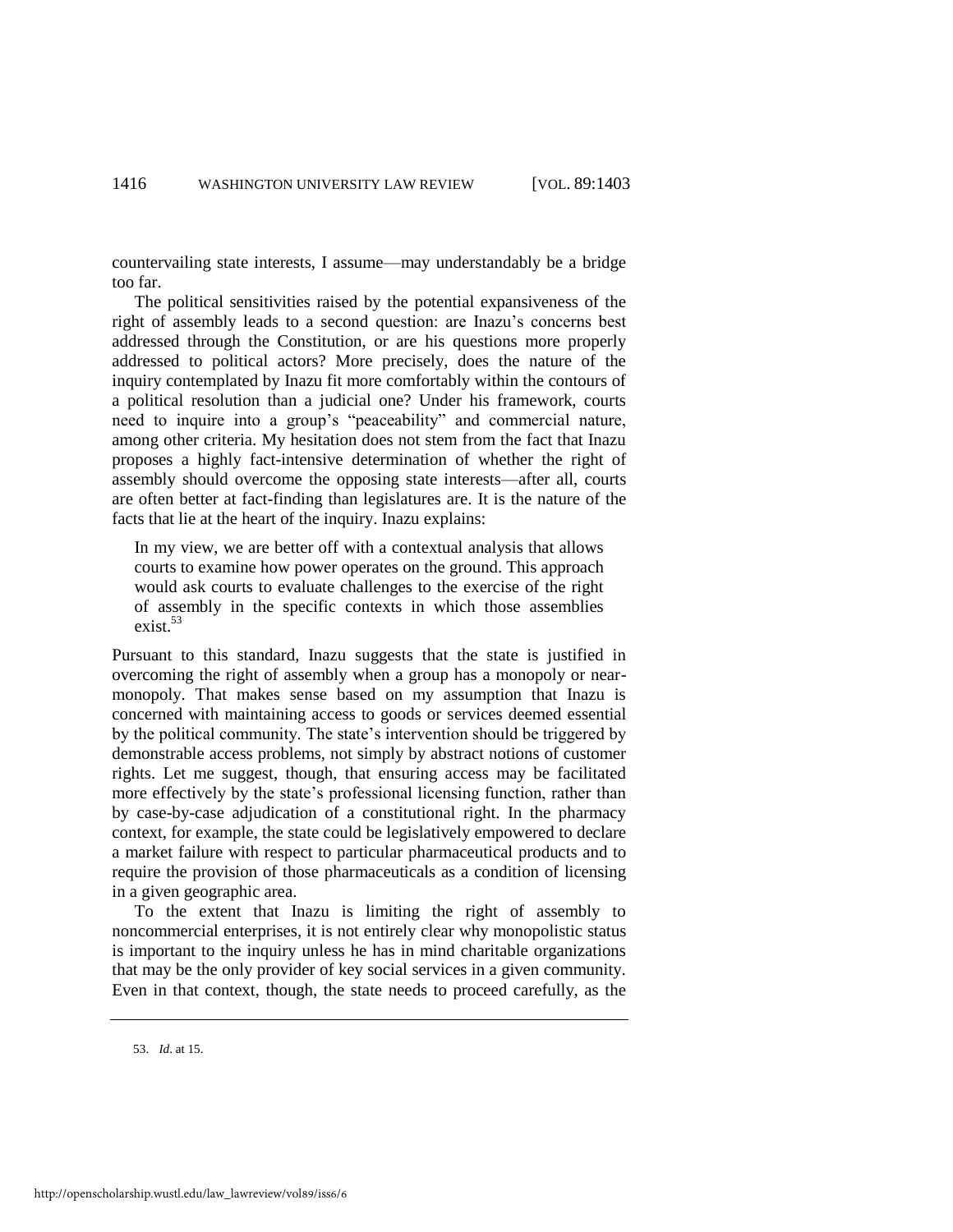alternative to a provider who refuses to provide all the services deemed important by the state may be no provider at all.

It is easier to make such context-driven judgments legislatively than judicially, but perhaps, in light of the important values served by the continued viability of even unpopular groups, we need a constitutional right of assembly to keep a proverbial thumb on the scale. Underlying Inazu's exhaustive research and careful tracing of the right of assembly's demise is a heartfelt concern for the ability of groups to flourish in a legal and political culture that often appears inescapably oriented toward individualism. Americans are quick to resist state encroachments on an individual's right to "define one's own concept of existence, of meaning, of the universe, and of the mystery of human life,"<sup>54</sup> and non-state associations may get painted with the same broad brush as obstacles to the full realization of an individual's autonomy. Unless a particular group serves a function deemed worthy by the political community, the group may be increasingly hard-pressed to resist state encroachments on its own autonomy.

My tendency to favor political resolutions in debates involving groups may be overlooking the reason why the right of assembly was included in the First Amendment's text—groups are unlikely to get a fair shake politically in situations where we need them most. In this regard, the right of assembly provides a degree of countermajoritarian protection for dissent in a way that the artificially narrow expressive and intimate rights of association do not.

This leads to my third and final question. Inazu makes a powerful case that the right of association, as presently construed by courts, is inadequate to the task. But is it beyond reclamation? If interpreted differently, would the right of association prove capable of carrying the burden that Inazu lays on the right of assembly?

My instinct tells me that Inazu is right, that we actually need to look beyond the right of association for more robust protection of associational rights. The right of assembly is a potentially more powerful resource, if for no other reason than the fact that it is found in the text of the Constitution. (Witness the ongoing battles over the right to privacy.) Further, the right of association has origins in natural law reasoning that have grown increasingly contested. Seen in this light, it may not be that courts have shifted on the right of association, but that the epistemological foundations

<sup>54.</sup> Planned Parenthood v. Casey, 505 U.S. 833, 851 (1992).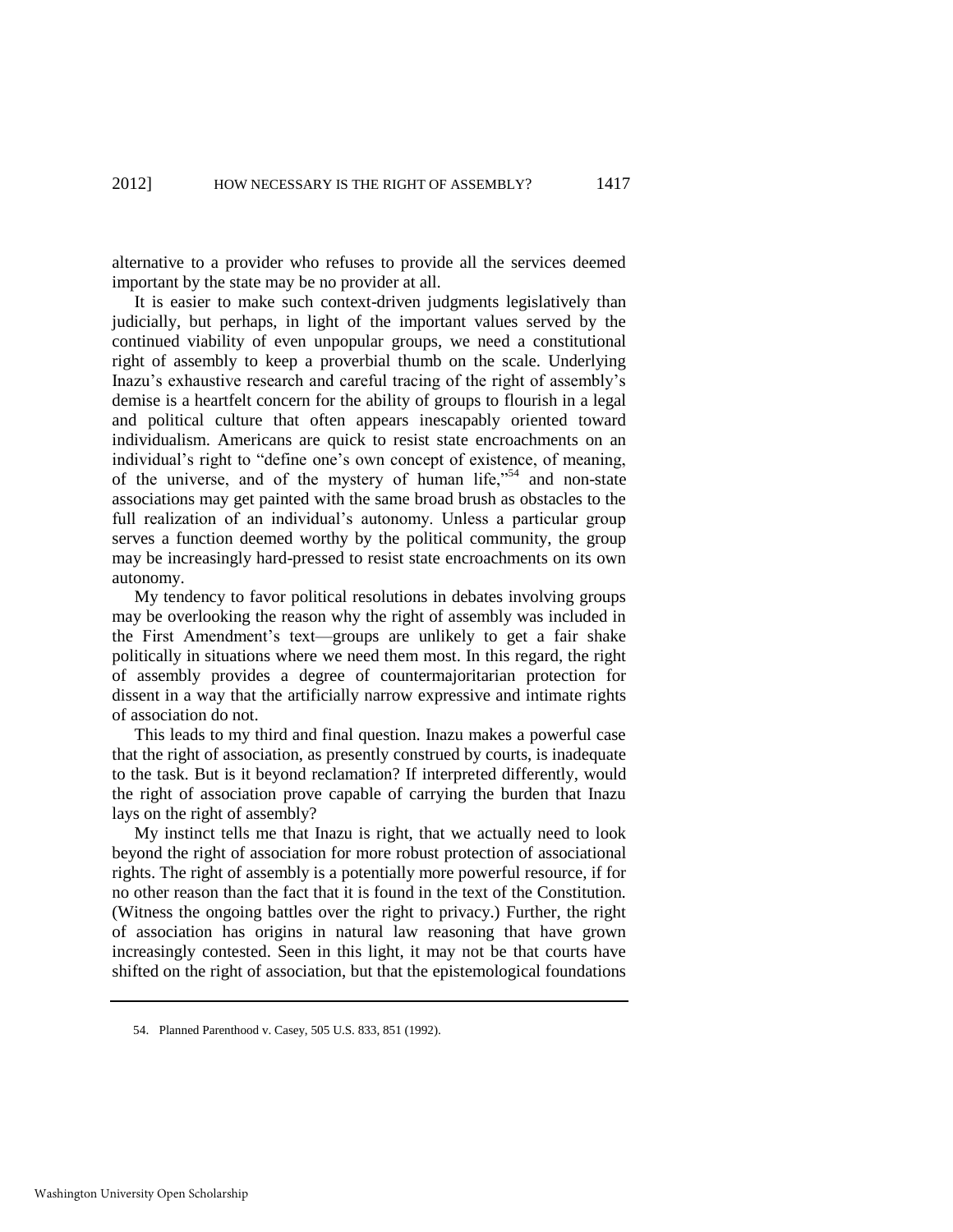on which the right of association was originally based have shifted on the courts.

Consider the important precursors to the right of intimate association. In *Meyer v. Nebraska*, <sup>55</sup> the Court struck down a state law banning the teaching of foreign languages to students before they graduated from eighth grade, reasoning that there was insufficient justification for state interference "with the opportunities of pupils to acquire knowledge, and with the power of parents to control the education of their own."<sup>56</sup> In Pierce v. Society of Sisters,<sup>57</sup> the Court held that the state could not require parents to send their children to public schools, for "[t]he fundamental theory of liberty upon which all governments in this Union repose excludes any general power of the State to standardize its children by forcing them to accept instruction from public teachers only."<sup>58</sup>

Taken together, these cases establish the right of parents to direct the education of their children. For our current purposes, the more salient point is that the decisions are premised on the recognition that the parentchild association is not a creation of the law, and that the parental caregiving authority on which the relationship rests does not represent a delegation of state authority. These are natural law cases. The Supreme Court deferred to a pre-legal sovereignty within the family that stems from the natural fact of care-giving relationships and the associational autonomy on which their function depends.

Today criticism of these cases abounds, and the holdings have been narrowly construed, even on issues within the education arena.<sup>59</sup> Meyer and *Pierce* are accused by Barbara Woodhouse of being animated by "a conservative attachment to the patriarchal family, to a class-stratified society, and to a parent's private property rights in his children and their labor," reflecting a "narrow, tradition-bound vision of the child as essentially private property."<sup>60</sup> And *Meyer* in particular is seen as having "announced a dangerous form of liberty, the right to control another human being."<sup>61</sup> The legal recognition of parental authority in such cases

<sup>55. 262</sup> U.S. 390 (1923).

<sup>56.</sup> *Id*. at 401.

<sup>57. 268</sup> U.S. 510 (1925).

<sup>58.</sup> *Id*. at 535.

<sup>59.</sup> *See, e.g.*, Fields v. Palmdale Sch. Dist., 447 F.3d 1187, 1191 (9th Cir. 2006) ("[W]e affirm that the *Meyer-Pierce* due process rights of parents to make decisions regarding their children's education does not entitle parents to enjoin school boards from providing information the boards determine to be appropriate in connection with the performance of their educational functions . . . .").

<sup>60.</sup> Barbara Bennett Woodhouse, *"Who Owns the Child?": Meyer and Pierce and the Child as Property*, 33 WM. & MARY L. REV. 995, 997 (1992).

<sup>61.</sup> *Id*. at 1001.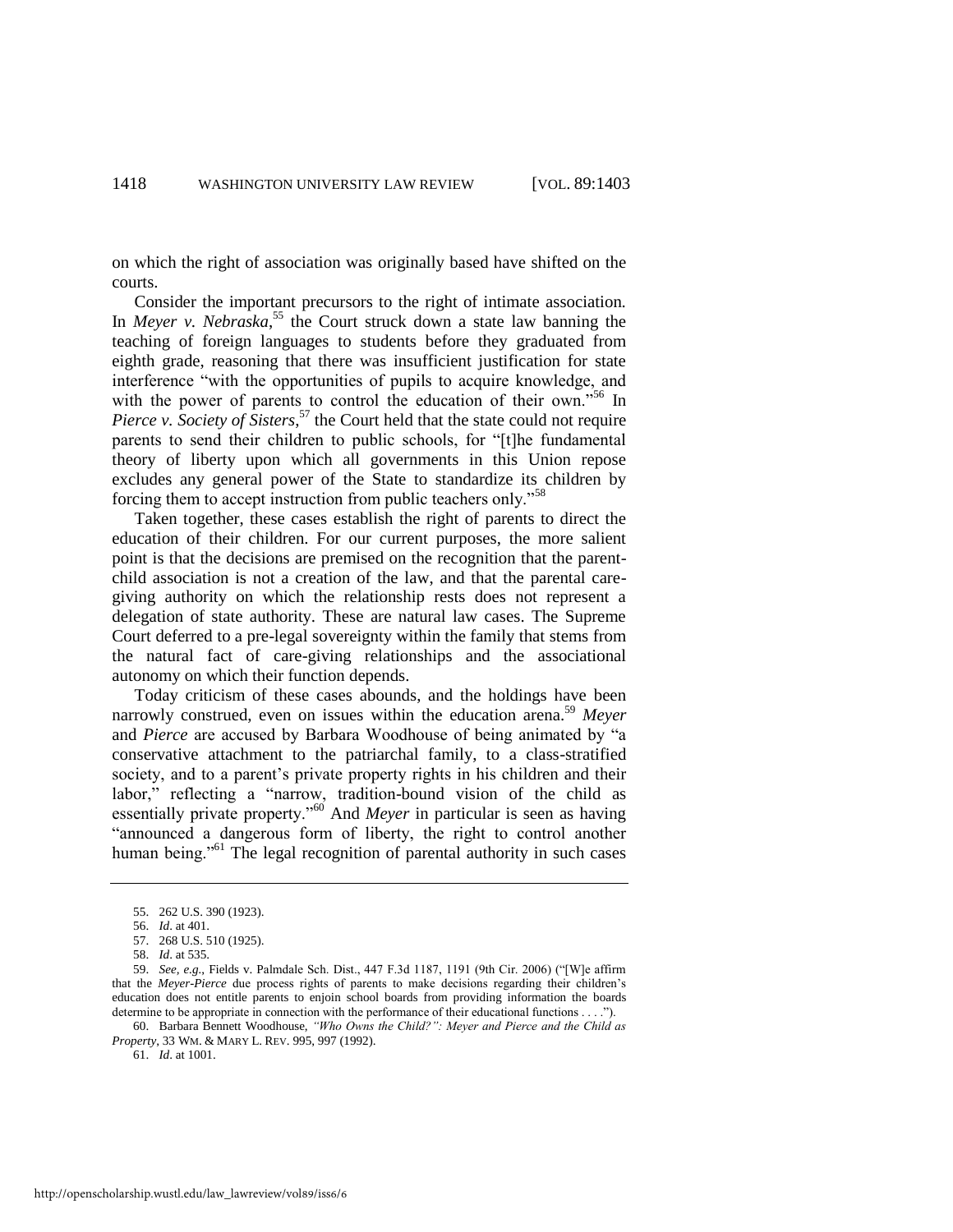generally underscores the "bias towards adults' possessive individualism," which "objectifies children and places physical control and possession of the children, rather than demonstrated service or shared concern for their well-being, at the center of controversy."<sup>62</sup>

In another landmark right of association case, *Griswold v. Connecticut*, the Court struck down a state ban on the use of contraceptives. $^{63}$  Because the prohibition applied to married couples, the Court ruled that it violated a "right of privacy older than the Bill of Rights—older than our political parties, older than our school system."<sup>64</sup> Marriage, the Court observed, is:

[A] coming together for better or for worse, hopefully enduring, and intimate to the degree of being sacred. It is an association that promotes a way of life, not causes; a harmony in living, not political faiths; a bilateral loyalty, not commercial or social projects. Yet it is an association for as noble a purpose as any involved in our prior decisions.<sup>65</sup>

The ancient lineage of marital associations kept its constitutional relevance for only a few years. In *Eisenstadt v. Baird*, the Court struck down a Massachusetts ban on the distribution of contraceptives even though the statute exempted married couples. The court reasoned that, while the right of privacy in Griswold "inhered in the marital relationship," the married couple "is not an independent entity with a mind and heart of its own, but an association of two individuals each with a separate intellectual and emotional makeup." As such, "[i]f the right of privacy means anything, it is the right of the individual, married or single, to be free from unwarranted governmental intrusion into matters so fundamentally affecting a person as the decision whether to bear or beget a child.<sup> $166$ </sup> Over the intervening decades, courts have become even less inclined to defer to marriage as an ontological reality that lies beyond the law's reach.<sup>67</sup>

<sup>62.</sup> Barbara Bennett Woodhouse, *Hatching the Egg: A Child-Centered Perspective on Parents' Rights*, 14 CARDOZO L. REV. 1747, 1811 (1993).

<sup>63.</sup> *Griswold* also identified *Meyer* and *Pierce* as being based on the right of association. *See* Griswold v. Connecticut, 381 U.S. 479, 482 (1965).

<sup>64.</sup> *Griswold*, 381 U.S. at 479.

<sup>65.</sup> *Id*. at 486.

<sup>66.</sup> Eisenstadt v. Baird, 405 U.S. 438 (1972) (citations omitted). *See also* INAZU, *supra* not[e 12,](#page-3-0)  at 128 (quoting Jeff Powell) (In *Eisenstadt*, "Brennan's reading of *Griswold* turned Douglas's reasoning on its head" and signaled "the identification of a radically individualistic liberalism as the moral content of American constitutionalism.").

<sup>67.</sup> Goodridge v. Dep't of Pub. Health, 798 N.E.2d 941, 954 (Mass. 2003) ("Simply put, the government creates civil marriage . . . . [T]here are three partners to every civil marriage: two willing spouses and an approving State.").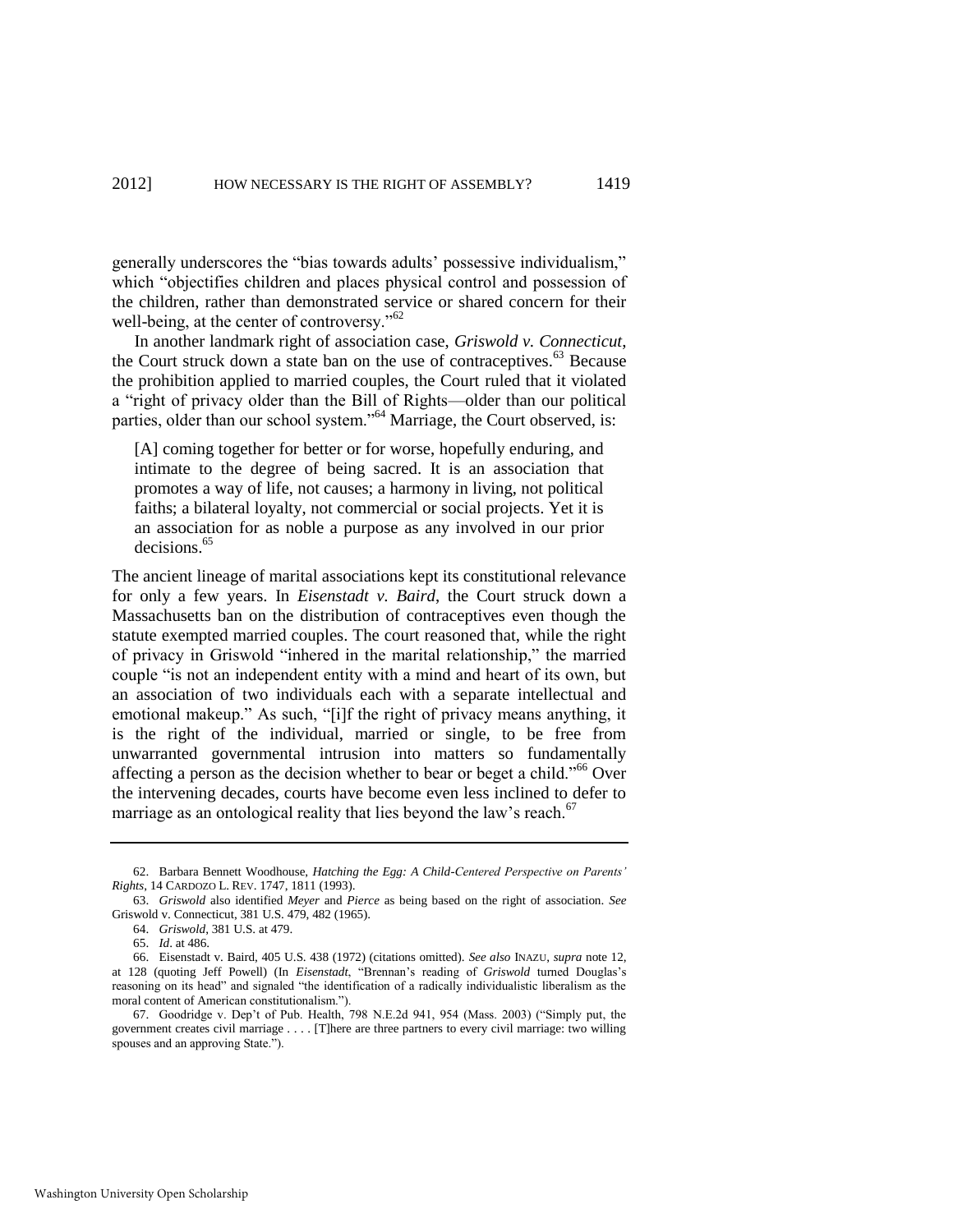These developments within the jurisprudence of intimate associations do not call into question the relatively unbroken line of cases upholding the right of association for groups that are more obviously expressive,  $68$ though if the group has not staked its expressive identity on the point under dispute, even that dimension of the right seems less than secure.<sup>69</sup> More broadly though, if the right of association has limited power to protect the autonomy of natural relationships such as the one between parent and child, or longstanding social institutions such as marriage, it takes little imagination to see that the autonomy of other social groups may be even more precarious. If we are less prepared to give normative weight to the "natural" existence of given social relationships, we may be more inclined to condition the relationship's legitimacy on its reflection of certain democratic attributes or civic virtues.

Though Inazu does not trace the right of association's vulnerability back to a loss of confidence in any natural moral order, he is keenly aware of the conditional nature of the state's tolerance of groups. He explains:

The thin protections of the right of association are underwritten by a political theory of consensus liberalism, which purports to be 'procedural' or 'neutral' but whose espoused tolerance extends only to groups that endorse the fundamental assumptions of liberal democratic theory.<sup>70</sup>

Nancy Rosenblum famously calls this the "logic of congruence,"<sup>71</sup> and the idea is captured insightfully by Inazu's observation that "assemblies as forms of expression were supplanted by associations as means of expression."72

As we grow more suspicious that "natural" rights can be used to mask injustices inherent in the status quo, we are less likely to grant blanket privileges to any particular category of relationships. The freedom becomes conditioned on the cultivation of certain democratic attributes or

<sup>68.</sup> *See, e.g.*, NAACP v. Button, 371 U.S. 415 (1963).

<sup>69.</sup> *See, e.g., Dale,* 530 U.S. at 697 (finding it "farfetched to assert that Dale's open declaration of his homosexuality, reported in a local newspaper, will effectively force [the Boy Scouts] to send a message to anyone simply because it allows Dale to be an Assistant Scoutmaster.") (Stevens, J., dissenting on behalf of himself and three other Justices).

<sup>70.</sup> INAZU, *supra* not[e 12,](#page-3-0) at 11.

<sup>71.</sup> The "logic of congruence" requires "that not only political institutions and public accommodations but also voluntary social groups function as mini-liberal democracies, with a view toward cultivating and sustaining self-respect." This requires "that the internal life and organization of associations mirror liberal democratic principles and practices." NANCY L. ROSENBLUM, MEMBERSHIP AND MORALS: THE PERSONAL USES OF PLURALISM IN AMERICA 36 (1998).

<sup>72.</sup> INAZU, *supra* not[e 12,](#page-3-0) at 65.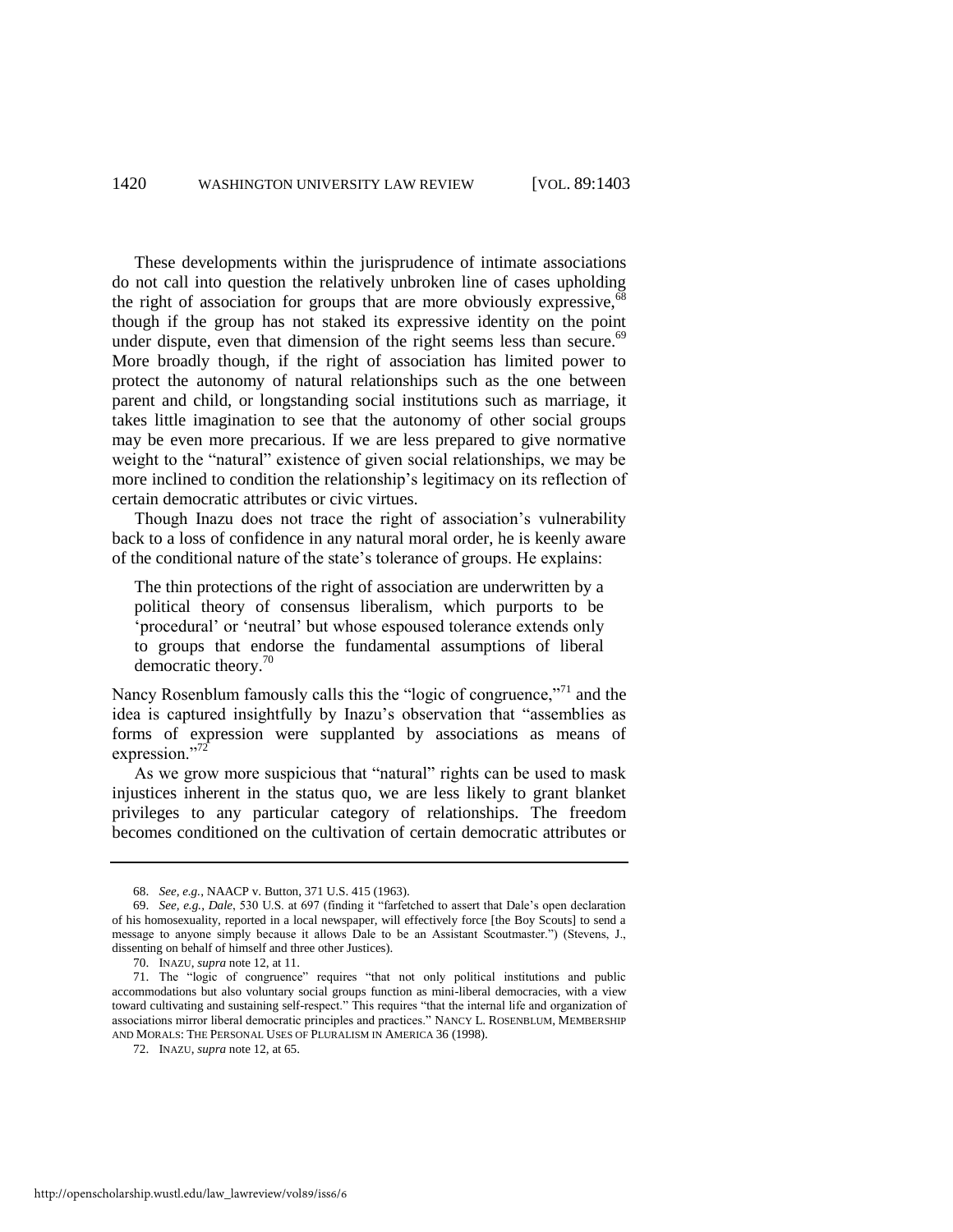civic virtues within or through the relationship. Laura Rosenbury, for example, concedes the legitimacy of parental authority within the home, but sees a greater state role in ensuring that children are exposed to a variety of influences outside the home. Rather than viewing the formative social spaces between home and school as additional venues through which parents can raise their children consistently with the parents' priorities and values, she sees horizon-expanding functions in the Boy Scouts, sports leagues, and other civic or religious activities. Rosenbury laments the fact that pluralism only exists between families. She explains:

Our society is pluralistic because many types of families are permitted to exist largely free from state indoctrination. In contrast, pluralism rarely exists within families. Children are generally exposed to just one belief system within the family, or at most two. Therefore, although children may not be standardized by the state, they often are standardized within their own families. Pluralism may exist on a broad, societal level, but children rarely experience pluralism on a micro level, within their own families.<sup>73</sup>

We should be hesitant to "cede childrearing between home and school to the control of parents and their surrogates," she contends, because we stand to lose "[i]mportant opportunities to expose children to the diversity of the broader society."<sup>74</sup> The law has a role to play in mitigating the family's impact on the child by ensuring that she is exposed to diverse moral influences. My point is not that Rosenbury is wrong; my point is that her analysis reflects a broader hesitation to extrapolate constitutional "oughts" from the "is" of natural relationships that are central to the human experience. In fact, on a range of issues beyond physical abuse and neglect, we may be more willing to use state authority to bring the "is" closer to a state-defined "ought." If parents do not agree with the political community's judgment that a commitment to individual autonomy means that a child should be able to achieve a critical distance from the parents' worldview, the political community may owe less deference to the family's choices. The liberty of association is by no means eradicated in these contexts, but we may be more willing to attach strings to its exercise.

We can see a similar dynamic operating in a variety of today's debates involving non-family groups, including the battle over the HHS contraception mandate. Consider a statistic cited repeatedly by the

<sup>73.</sup> Laura Rosenbury, *Between Home and School*, 155 U. PA. L. REV. 833, 893 (2007) (emphasis omitted).

<sup>74.</sup> *Id*. at 894–95.